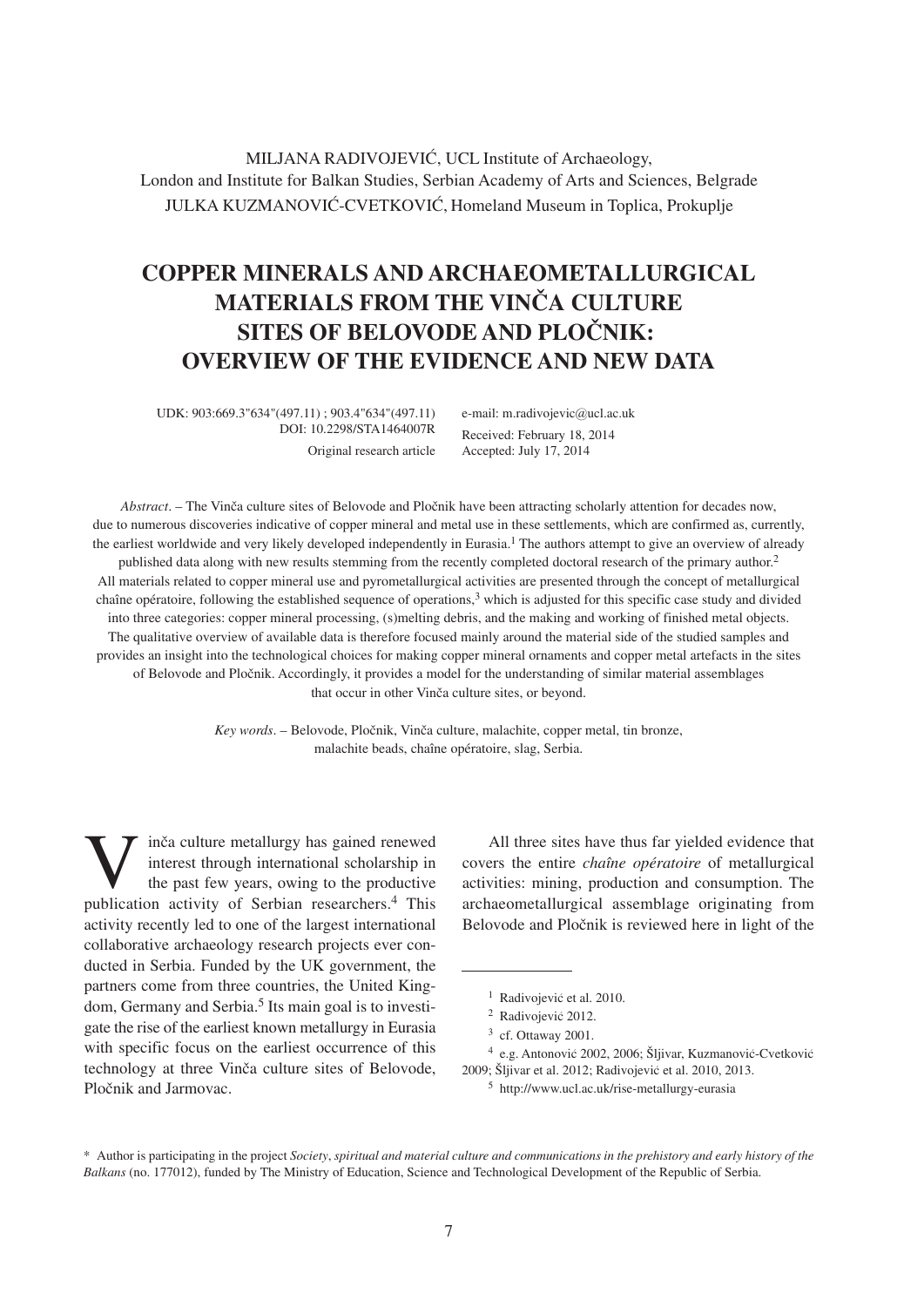recently completed analytical work.6 The Jarmovac materials will be studied in detail in the future. The focus of this paper is on a qualitative overview of the available evidence for activities related to copper mineral use and archaeometallurgical activities at Belovode and Pločnik. A detailed quantitative study is beyond the scope of this paper, and will be attempted separately elsewhere.

All materials considered here were discovered before 2009 at the sites of Belovode and Pločnik. The majority of them originate from detailed investigations carried out by the National Museum in Belgrade (D. Šlijvar) and the Museum in Toplica (J. Kuzmanović-Cvetković) from 1993 and 1996 respectively. The careful consideration of archaeometallurgical evidence from these two sites has already been communicated through national and international scholarship.<sup>7</sup> To this, we now add a set of 48 newly analysed materials, which provides a more nuanced picture of the *chaîne opératoire* of early copper making at the sites of Belovode and Pločnik, and the Vinča culture in general.

The majority of the studied collection consists of copper minerals and malachite beads, while the rest of the assemblage includes individual slag samples, slagged ceramic sherds and copper metal artefacts. In comparison with the amount of technological debris (and slags in particular) in later prehistoric periods, the sample size in this study appears small by any standard. However, it targets the crucial period in the evolution of metallurgy in Europe and, as a coherent assemblage, is unprecedented in size, quality and resolution. In terms of chronology, all metallurgical activities at the sites of Belovode and Pločnik are placed within the first half of the 5<sup>th</sup> millennium BC. The suggested start of the occupation of Belovode is c. 150 years earlier than in Pločnik, which is set at c. 5350 BC and c. 5200 BC respectively. Both sites were abandoned at about c. 4650 BC.8

The *chaîne opératoire* of metallurgical activities consists of complex operations that altogether provide information on solutions shaped by three different spheres: the physical, social and environmental worlds.<sup>9</sup> In order to assess how and why some particular technological choices in the metal production process were made over others, this process needs to be deconstructed into distinctive components.10 Furthermore, these components require additional division due to differences in the temperature treatment they underwent, which helps us distinguish "cold" from "hot" (extractive) metallurgy, and accordingly differentiate between copper mineral use and pyrometallurgy.<sup>11</sup> All components of the metal

production process represent variables prone to mutation, replication and innovation within the transmission process, and significantly influence the final outcome of the metal making activity. In order to address metal production in the Vinča culture, activities related to copper mineral use and pyrometallurgical activities are described here in three distinctive stages of the process: *copper mineral processing*, *(s)melting debris*, and *the making and working of finished metal objects.* All technological analyses were carried out at the Wolfson Archaeological Science Laboratories at the UCL Institute of Archaeology, by the primary author of this paper, and under the supervision of Professor Thilo Rehren.

# **THE PROCESSING OF (ARCHAEOLOGICAL) COPPER MINERALS**

All copper minerals studied here are recognised as archaeological since they are originating from archaeological sites (in contrast to geological minerals that come from the mines). Although bead minerals and ores in this study are typically malachite, the rationale for a distinction between these has been developed in the previous study of material from Belovode,<sup>12</sup> and refers to their differentiation in the technological treatment that was applied in their processing. Thus, minerals most likely used for bead making at the sites of Belovode and Pločnik (i.e. "cold" processing) (Fig. 1a) will be referred to as copper minerals only, while those most likely used for copper smelting (or "hot" processed) will be termed copper ores.

In this study, copper ores are assumed to contain significant manganese content, as first indicated by the analyses of copper production evidence from Belovode.<sup>13</sup> Macroscopically, these ores appear green and black, where green comes from the colour of a secon-

<sup>&</sup>lt;sup>6</sup> Radivojević et al. 2010; Radivojević 2012; Radivojević et al. 2013.

<sup>&</sup>lt;sup>7</sup> Šljivar 1996; Šljivar, Jacanović 1996b; Šljivar, Kuzmanović-Cvetković 1998a; Šljivar 2006; Šljivar et al. 2006 (to cite just a few).

<sup>&</sup>lt;sup>8</sup> Borić 2009.

<sup>9</sup> Roux 2003.

<sup>10</sup> Ottaway 2001; Ottaway, Roberts 2008.

<sup>&</sup>lt;sup>11</sup> Radivojević et al. 2010, 2779–2780.

<sup>&</sup>lt;sup>12</sup> Radivojević et al. 2010.

<sup>&</sup>lt;sup>13</sup> Radivojević et al. 2010.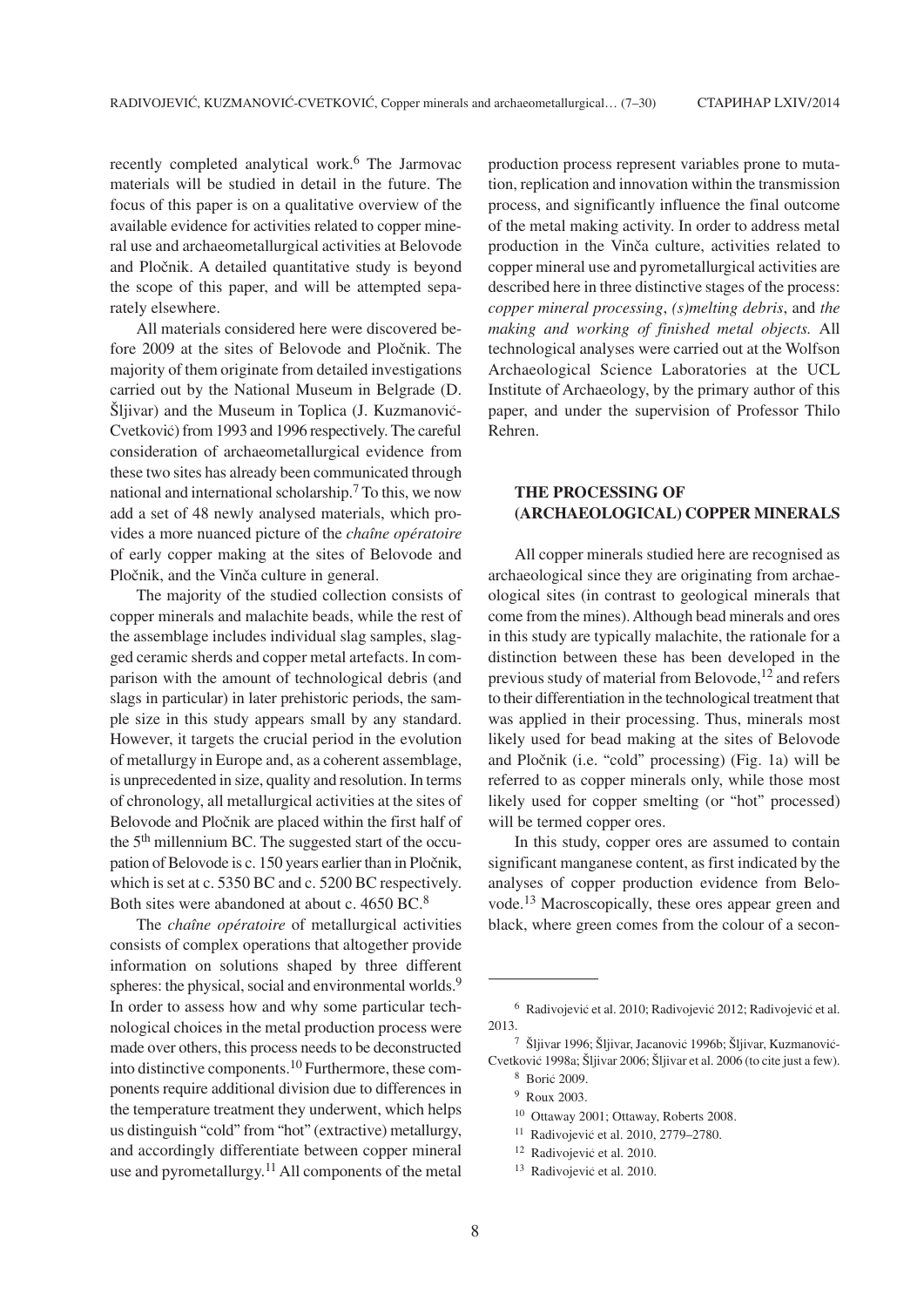dary copper mineral (malachite) and black from the manganese content (Fig. 1b).

**(S)MELTING DEBRIS**

The smelting of copper ores refers to the primary extraction process, where the produced metal was usually further purified by refining, or melting. The common smelting debris are installations, slagged ceramics and slags. Technical ceramics (crucibles, furnace remains, or tuyères) are particularly interesting for studying past metallurgical processes as they reflect technological choices in this craft. The understanding of their shape, fabric and size is crucial for distinguishing whether the typically fragmented ceramic pieces belong to a crucible container or to the lining of the smelting installation.<sup>14</sup> However, the most informative part of a crucible or an installation fragment is the slag attached to its walls, as is the case with slagged sherds from the site of Belovode in this research (Fig. 2a). One of the most valuable materials for studying metal production at the site of Belovode are small slag pieces (8 in total), discovered together with slagged sherds in a single trench (No. 3) in this site (for typical example see Fig. 2b).

# **MAKING AND WORKING: COPPER MINERALS AND METAL ARTEFACTS**

This group of artefacts consists of malachite beads and copper metal artefacts, both of which include subgroups of semi-finished and finished artefacts. Malachite beads, as one of the earliest artefacts made of copper minerals, were used for ornamental purposes in both the Balkans and the Near East, due to their distinctive green colour.15 These objects were commonly processed in a series of "cold" shaping techniques, applied in different technological steps. The ornament (bead) making process starts with a raw *nodule* of mineral, which, once roughly shaped (but not perforated), is recognised as a *roughout*; following sessions of fine chipping it reaches the stage of a preform or *blank*, commonly followed by drilling before it reaches the final, bead shape.<sup>16</sup> Notably, the order of sequences varies culturally but also in relation to materials used for ornament making.

The metal artefacts group is particularly informative for the metallurgical *chaîne opératoire* in the Vinča culture, as the variety allows the investigation of different sequences of production and interpretation within

their wider cultural, environmental and physical surroundings (Fig. 3).

# **ARCHAEOLOGICAL SITES AND RELATED MATERIALS**

#### **Belovode**

The site of Belovode (Fig. 4) lies on a windy plateau with the eponymous spring running through the settlement, located near the village of Veliko Laole, c. 140 km southeast of Belgrade. The location of Belovode is typical of Vinča culture settlements: it rests on a large plateau of ellipsoidal shape at an altitude of c. 200 m, in surroundings suitable for agricultural activities, cattle breeding and pastures.17 The nearby Mlava River runs deep into the volcanic mountain range called Homolje, which belongs to the zone of primary copper mining and metallurgy.18

It has been excavated since 1993 by the National Museum of Belgrade and the Museum in Požarevac.<sup>19</sup> Within an estimated 100 hectares covered by up to 3 m of cultural layers, four building horizons have been documented (Belovode A–D), correlating with the entire Vinča culture sequence. $20$ 

The Vinča culture sequence of Belovode is established on the basis of its distinctive ceramic typology,  $2<sup>1</sup>$ as well as locally recognised pottery variations.22 In its earliest stages, Belovode was most likely inhabited by Starčevo groups, as indicated by the, so-far occasional, finds of late Starčevo pottery. This potential brief occupation by the Starcevo groups was followed by the Vinča culture occupation, which ended around the mid  $5<sup>th</sup>$  millennium BC. By the end of the  $4<sup>th</sup>$  millennium BC a section of this site was briefly re-occupied by the Late Chalcolithic Kostolac culture but this is limited to a single intrusion in Trench No.  $6;^{23}$  we have only

<sup>18</sup> Krajnović, Janković 1995.

<sup>19</sup> Šliivar, Jacanović 1996a; Šliivar, Jacanović 1996b; Šliivar, Jacanović 1997; Jacanović, Šliivar 2003; Šliivar et al. 2006.

- <sup>21</sup> Garašanin 1951; Garašanin 1973.
- <sup>22</sup> Šljivar, Jacanović 1996b; Arsenijević, Živković 1998.
- <sup>23</sup> Borić 2009, 208.

<sup>14</sup> Rehren 2003.

<sup>15</sup> Bar-Yosef Mayer, Porat 2008.

<sup>16</sup> Lankton et al. 2003, 16.

<sup>&</sup>lt;sup>17</sup> Šljivar et al. 2006, 251-252.

 $20\,$  Šljivar et al. 2006, 251.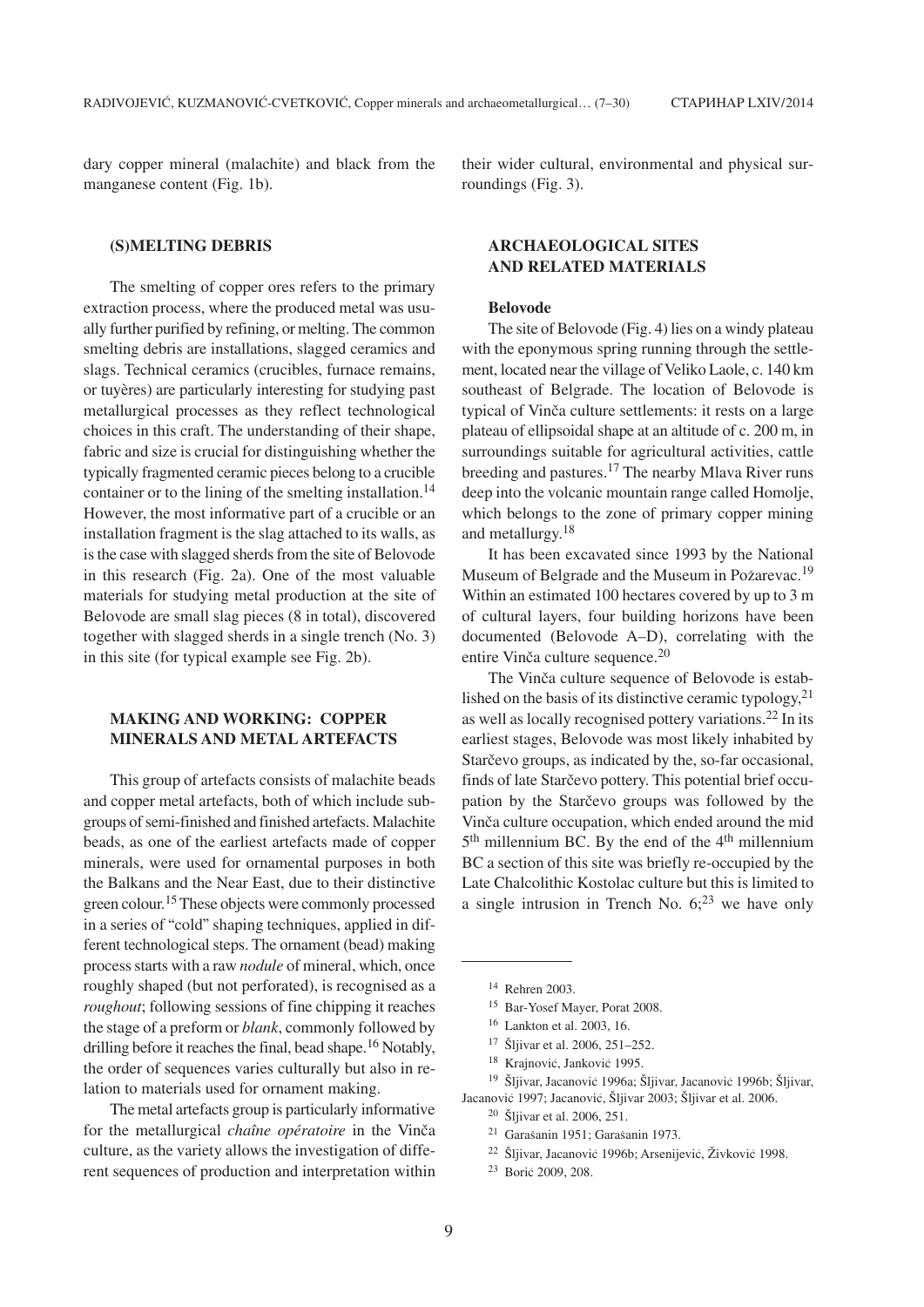

*Fig. 1. a) Malachite bead from Belovode (23). Note the pure green colour of this sample in comparison with the Mn-rich one on the right; b) Typically green-and-black Mn-rich copper mineral from Belovode*

*Сл. 1. а) Малахишна иерла са Беловода (23). Примешиши чисшо зелену боју ової узорка у иоређењу sa mineralom (desno) koji je oboga}en manganom; b) Tipi~an zeleno-crni bakarni mineral sa Belovoda oboga}en manganom*



*Fig. 2. a) A slagged ceramic sherd from Belovode (31b); b) An individual slag sample from Belovode (134) Sl. 2. a) Kerami~ki fragment sa zgurom sa Belovoda (31b); b) Individualni uzorak zgure sa Belovoda (134)*



*Fig. 3. a) Folded copper metal sheet (Pločnik 75); b) massive copper implement (Pločnik 143) Sl. 3. a) Presavijeni bakarni lim (Plo~nik 75); b) Masivna bakarna alatka (Plo~nik 143)*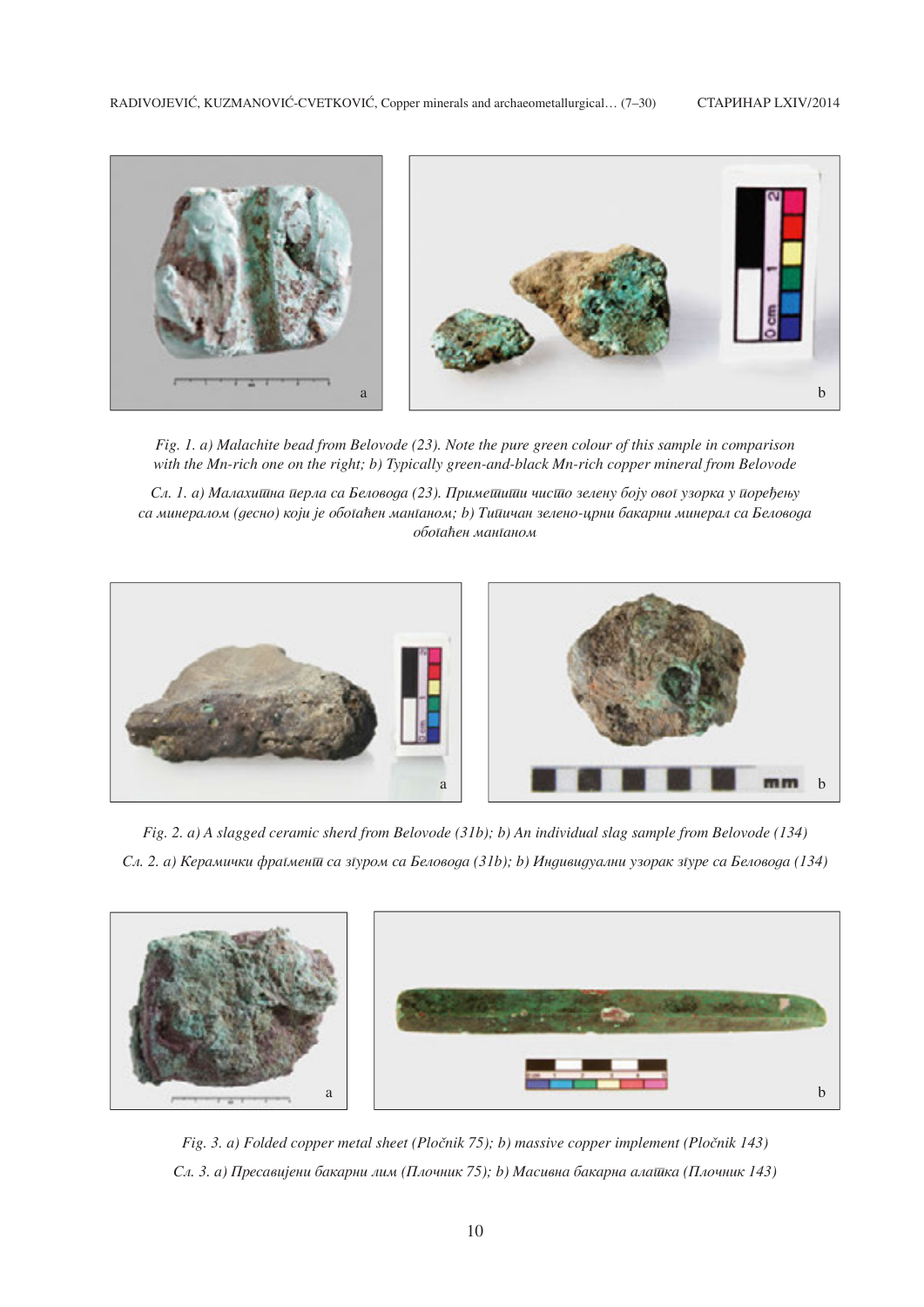

Fig. 4. Plan of the site of Belovode (by J. Pendić) *Sl. 4. Plan lokaliteta Belovode (pripremio J. Pendi})*

included here sample M12 (Table 1) after careful examination of its firm contextualisation within the Vinča culture occupation. By 2009, c. 400 m<sup>2</sup> had been excavated through 14 trenches, usually 25 m² in size, all of which are concentrated in the southern part of this settlement.

The site of Belovode has recently received nine accelerator mass spectrometry (AMS) radiocarbon dates, obtained from animal bones from Belovode, which confirmed the expected Vinča culture chronological span.24 The probability distribution for the beginning of the Vinča occupation in Belovode indicates a date of c. 5350 BC, while the boundary for the end of the Vinča culture use of the site is set at c. 4650 BC. Of particular significance here is the dating of the earliest stratigraphic evidence for extractive metallurgy in Belovode, which starts at around 5000 BC; this is currently the earliest secure date for copper metal production anywhere.<sup>25</sup> Importantly, it coincides with the intensive mining activities in Rudna Glava, also from around c. 5000 BC.<sup>26</sup>

However, Rudna Glava does not appear to have been exploited by the inhabitants of Belovode as another copper source, discovered in  $\check{Z}$ drelo (Fig. 5), c. 10 km from Belovode, makes the most likely candidate according to lead isotope analysis.<sup>27</sup> Nine Vinča culture settlements in total have been found in this area, prompting scholars to propose their association with the mining and metallurgical activities in the area,28 although this remains to be explored in future research.

- <sup>27</sup> Radivojević et al. 2010, 2781, Fig. 10.
- <sup>28</sup> Šljivar, Jacanović 1996b.

<sup>&</sup>lt;sup>24</sup> Gläser 1996: Borić 2009.

<sup>&</sup>lt;sup>25</sup> Radivojević et al. 2010.

<sup>&</sup>lt;sup>26</sup> Borić 2009, 206.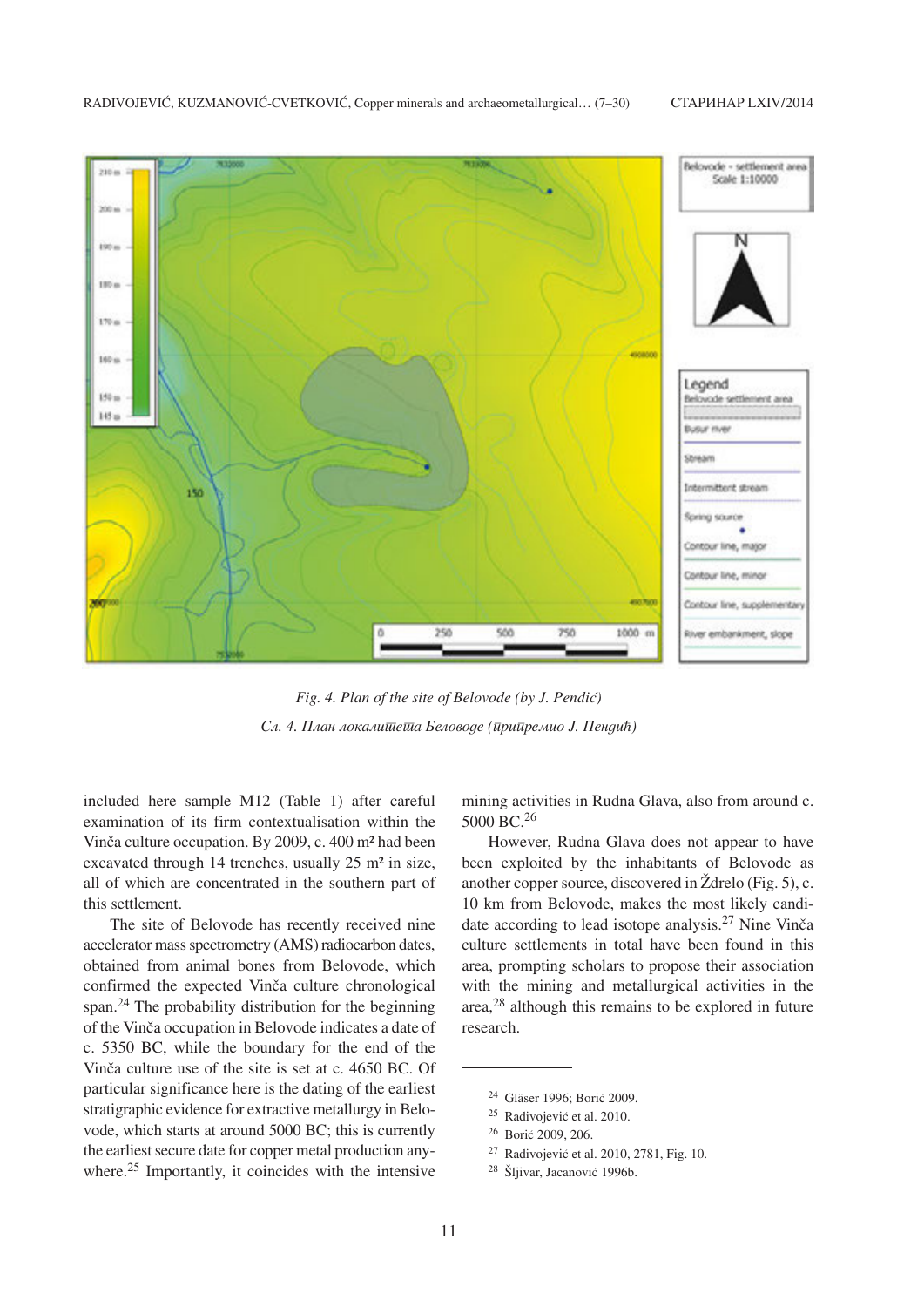

*Fig.* 5. a) Open-cast mine (?) at  $\check{Z}$ drelo; b) Entrance to the shaft in  $\check{Z}$ drelo (photos by M. Radivojević)  $C_A$ . 5. а) Површински рудник (?) у Ждрелу; b) Улаз у окно на Ждрелу (фототрафије: М. Радивојевић)

# **COPPER MINERAL USE**

Malachite beads, pendants and "green" copper minerals appeared from the earliest occupation in Belovode, and continued throughout all building horizons. These most numerous finds in Belovode are usually uncovered mixed with ash and pieces of charcoal. Other contexts include house floors, storage jars, ceramic sherds (with malachite adhered to them), or workshops within a household. Two such areas in Trenches 12 and 13 yielded together c. 2.5 kg of copper minerals throughout all building horizons, which is almost one third of the total weight of malachite finds discovered at this site.29

Ten samples belonging to the copper minerals group have been selected for this study, three of which come from the so-called metallurgical Trench No.  $3,30$  while the rest originates from various household contexts (see Table 1). All samples, barring M3, M13, M17, 33b and 3) are confirmed to be malachite with significant levels of manganese in their composition. The remaining set of copper minerals was sourced from a vein containing paragenesis of cuprite with copper sulphides. $31$ The small size of these minerals  $(c. 1-3 cm)$  may imply that they were beneficiated, or in other words crushed to facilitate smelting. Two stone mallets with a groove in the middle, discovered in the context of workshops in Trenches 1 and  $7<sup>32</sup>$  could offer clues about tools used for this process. Such tools may have been used for mining as well, according to the analogy with similar finds from Rudna Glava.33

#### **Installations/slagged sherds**

Charred surfaces with malachite, copper mineral powder adhering to fragmented ceramic sherds and grooved stone mallets are common situations in household contexts in Belovode. There are also a few smallsized pottery vessels of conical shape and coarse fabric from Trenches Nos. 7 and 8, Vinča B1 horizon, which had green minerals attached to the outer surface, however, analyses have shown that these were not crucibles (samples Belovode M26, M29 and M30). $34$  In addition, a fragment of ceramic mould discovered on the site surface is thought to originate from the latest layer of occupation.35

Two shallow pits rimmed with ceramic sherds and a burnt layer of clay from Trenches 10 and 13, a Vinča

- <sup>32</sup> Šljivar et al. 2006, 259, Pl. I/4
- <sup>33</sup> cf. Jovanović 1982.
- <sup>34</sup> Radivojević 2007.
- <sup>35</sup> Šljivar et al. 2006, 259, Pl. I/3.
- <sup>36</sup> Šljivar et al. 2006, 253, 260, Pl. II/4.
- 37 Šljivar 2006; Šljivar et al. 2006, 253.

<sup>38</sup> The investigation with portable XRF carried out by Prof. Thilo Rehren (UCL Qatar) and the primary author of this paper did not show remains of potentially adhering slag, copper contamination or excessive vitrification of these cylindrical objects and is, thus, considered as not related to the archaeometallurgical process.

<sup>29</sup> The primary author weighed all malachite from Belovode for the purpose of her PhD research.

<sup>&</sup>lt;sup>30</sup> Radivojević et al. 2010.

<sup>&</sup>lt;sup>31</sup> Radivojević 2012.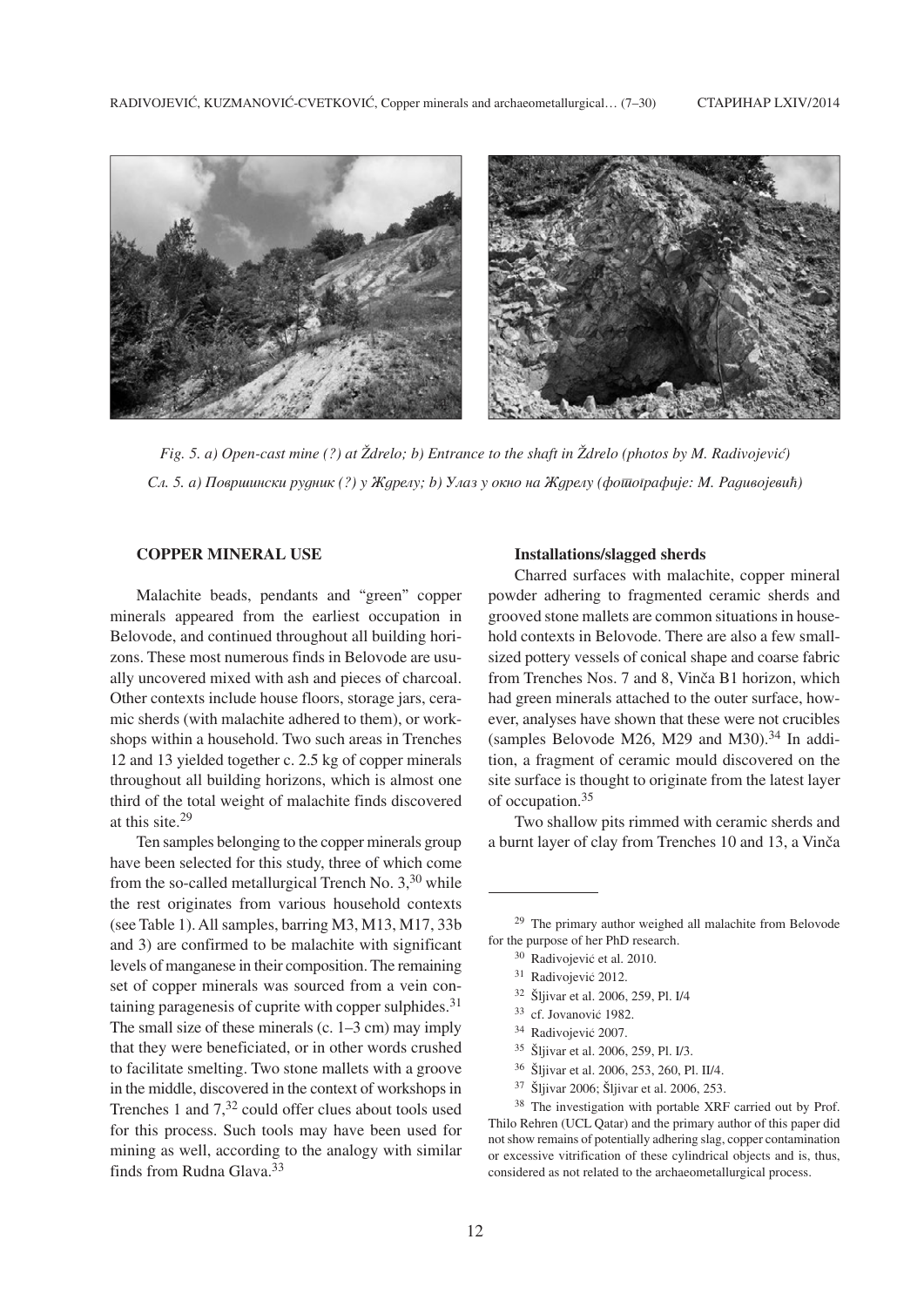B1 building horizon, are identified as early *furnaces* by the excavator. $36$  Elongated cylindrical ceramic forms (so-called *chimneys*) with a diameter of about 20 cm and a reconstructed height of up to 80 cm and open at both ends (Figure 6), have been tentatively linked to the rimmed pits in the ground and, thus, the smelting operation.37 Nevertheless, "true" smelting installations

with traces of convincing remains are yet to be discovered at the site of Belovode.38

Pyrometallurgical activities at the site of Belovode are only represented by eight individual copper slag samples in total and four slagged ceramic sherds from Trench No. 3, all of which demonstrate sustained smelting activities on the outskirts of this site. Another

# *Table 1: The newly studied collection from Belovode, arranged by analytical numbers. Samples No. 23–29 have already been studied and presented in Radivojević (2007)*

*Табла 1: Нова анализирана колекција матиеријала са Беловода, уређена ирема аналитиичким бројевима. Uzorci 23–29 su prethodno analizirani i prezentovani u Radivojevi} (2007)*

|                | No. Analytical No.   | <b>Excavation</b><br>vear | <b>Field label</b>               | <b>Field context</b> | <b>Results: type of material</b>   |
|----------------|----------------------|---------------------------|----------------------------------|----------------------|------------------------------------|
| 1              | Belovode 3           | 2007                      | Trench 13, spit 14               | Household            | Copper mineral                     |
| $\mathfrak{2}$ | Belovode 9           | 1995                      | Trench 3, spit 12                | Household            | Malachite bead                     |
| 3              | Belovode 10          | 2001                      | Trench 8, spit 22                | Household            | Malachite bead                     |
| $\overline{4}$ | Belovode 12          | 2007                      | Trench 13, spit 10               | Household-workshop?  | Malachite bead                     |
| 5              | Belovode 13          | 2003                      | Trench 10, spit 27               | Household            | Malachite bead                     |
| 6              | Belovode 18          | 2007                      | Trench 13, spit 10               | Household            | Copper mineral                     |
| 7              | Belovode 23          | 2001                      | Trench 8, spit 23                | Household            | Malachite bead                     |
| 8              | Belovode 30a, 30c    | 1995                      | Trench 3, spit 5                 | (Building) waste pit | Slagged ceramic sherd              |
| 9              | Belovode 31a, 31b    | 1995                      | Trench 3, spit 6                 | (Building) waste pit | Slagged ceramic sherd              |
| 10             | Belovode 33b         | 2008                      | Trench 14, spit 15,<br>surface 4 | Household            | Copper mineral                     |
| 11             | Belovode 34a (1,2,3) | 2008                      | Trench 14, spit 3                | Household            | Copper minerals from an<br>amphora |
| 12             | Belovode 40          | 2002                      | Trench 9, spit 18                | Household-pits       | Lead-based slag cake               |
| 13             | Belovode 131         | 1995                      | Trench 3, spit 6                 | (Building) waste pit | Copper slag                        |
| 14             | Belovode 134         | 1995                      | Trench 3, spit 7                 | (Building) waste pit | Copper slag                        |
| 15             | Belovode 136         | 1995                      | Trench 3, spit 5                 | (Building) waste pit | Copper slag                        |
| 16             | Belovode 154         | 1999                      | Trench 7, spit 6                 | Household-workshop?  | Malachite bead                     |
| 17             | Belovode M3          | 1995                      | Trench 3, spit 8                 | (Building) waste pit | Copper mineral                     |
| 18             | Belovode M6          | 1995                      | Trench 3, spit 10                | (Building) waste pit | Copper metal droplet               |
| 19             | Belovode M10         | 1995                      | Trench 3, spit 19                | Household            | Copper mineral                     |
| 20             | Belovode M14         | 2002                      | Trench 9, spit 11                | Household            | Copper metal droplet               |
| 21             | Belovode M32         | 1995                      | Trench 3, spit not<br>known      | Household            | Malachite bead                     |
| 22             | Belovode M35         | 1995                      | Trench 3, spit 17                | Household            | Copper mineral                     |
| 23             | Belovode M12         | 1998                      | Trench 6, spit 10                | Household            | Copper mineral                     |
| 24             | Belovode M13         | 2000                      | Trench 7, spit 18                | Household            | Copper mineral                     |
| 25             | Belovode M17         | 2004                      | Trench 10, spit 8                | Household            | Copper mineral                     |
| 26             | Belovode M20         | 1995                      | Trench 3, spit 2                 | (Building) waste pit | Copper slag                        |
| 27             | Belovode M21         | 1995                      | Trench 3, spit 4                 | (Building) waste pit | Copper slag                        |
| 28             | Belovode M22 (a,b)   | 1995                      | Trench 3, spit 5                 | (Building) waste pit | Copper slag                        |
| 29             | Belovode M23         | 1995                      | Trench 3, spit 7                 | (Building) waste pit | Copper slag                        |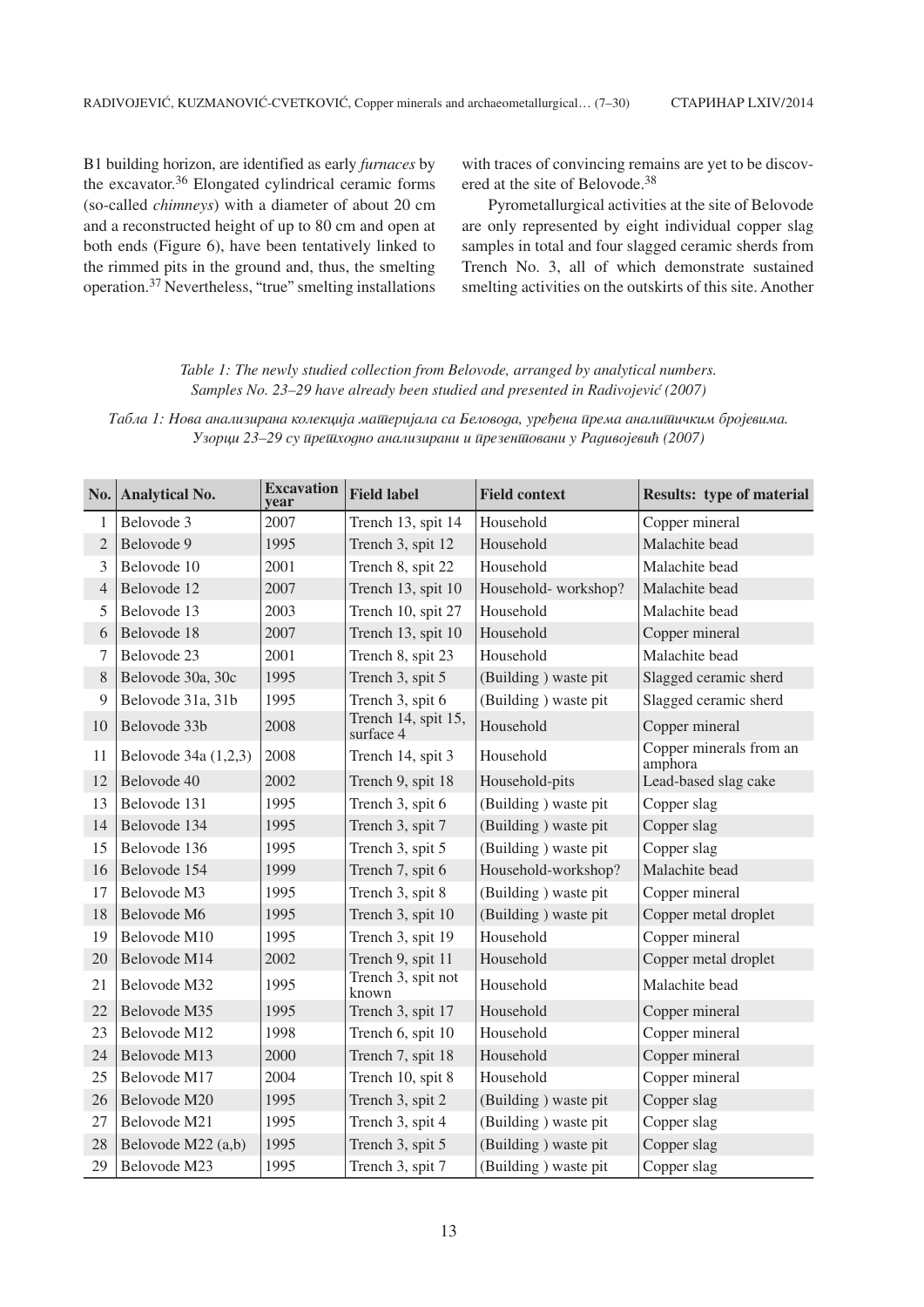

*Fig. 6. a) Reconstructed ceramic "chimneys" from Belovode (after Šljivar et al. 2006, Plate II/3); b) Tentative reconstruction of the smelting installation at Belovode (after Šljivar et al., 2006, Plate II/5)* 

*C.a. 6. a*) Реконстируисани керамички "димњак" са Беловода (према: Šljivar et al. 2006, Tabla II/3); *b*) Прешиосшављена реконсшрукција инсшалације за шоиљење са Беловода (ирема: Šljivar et al. 2006, Tabla II/5)

pyrometallurgical situation has been recovered in Trench No. 9; both will be presented in more detail below. These materials were usually discovered in areas filled with ash, charcoal, charred wood or stone constructions and mainly represent an outdoor activity.

# **Trench No. 3**

Trench No. 3 (dimensions 8 x 2 m) yielded evidence for copper smelting activities throughout the final, D horizon of occupation of the site of Belovode, which coincides with the entire Gradac Phase sequence starting in c.  $5000$  BC.<sup>39</sup> This phase of the Vinča culture is known to have lasted longer in the Morava Valley settlements than in those situated nearer to the Danube, <sup>40</sup> and, at this site, most likely covers the late Vinča culture sequence, dated to c.  $5000-4650$  BC.<sup>41</sup>

The Belovode D horizon, represented in this Trench by materials from a waste pit, $42$  includes all finds coming from spits 1–11, and amongst others various archaeometallurgical debris. Thousands of ceramic finds were unearthed in this horizon alone, many of which are diagnostic of the Gradac Phase in general, like the conical bowls with a thickened rim channelled on the interior, or tri- and four-partite vessels with a cone-shaped neck and protruding shoulder, usually accompanied by typically incised ribbon decorative ornaments.43

The slag pieces collected from this trench are vitrified, strongly magnetic and green-stained droplets, not exceeding 1 cm in length (example in Fig. 2b). They appear to have been highly viscous and very rich in copper metal, however with no signs of crushing in pursuit of copper metal prills. This may well have been due to their small size and weight, since all samples in total weigh less than 4 g. Given that, in appearance, these slag pieces resemble (green) malachite, as a result of the corrosion of the copper metal prills entrapped in them, it is possible that the green colour facilitated their recognition in the field excavations, leading to a

 $39$  Borić 2009, 206; Radivojević et al. 2010.

<sup>40</sup> Jovanović 1994.

<sup>&</sup>lt;sup>41</sup> Jacanović, Šljivar 1995.

<sup>&</sup>lt;sup>42</sup> Šljivar, Jacanović 1996a.

<sup>&</sup>lt;sup>43</sup> Arsenijević, Živković 1998; see also Schier 1996; Schier 2000.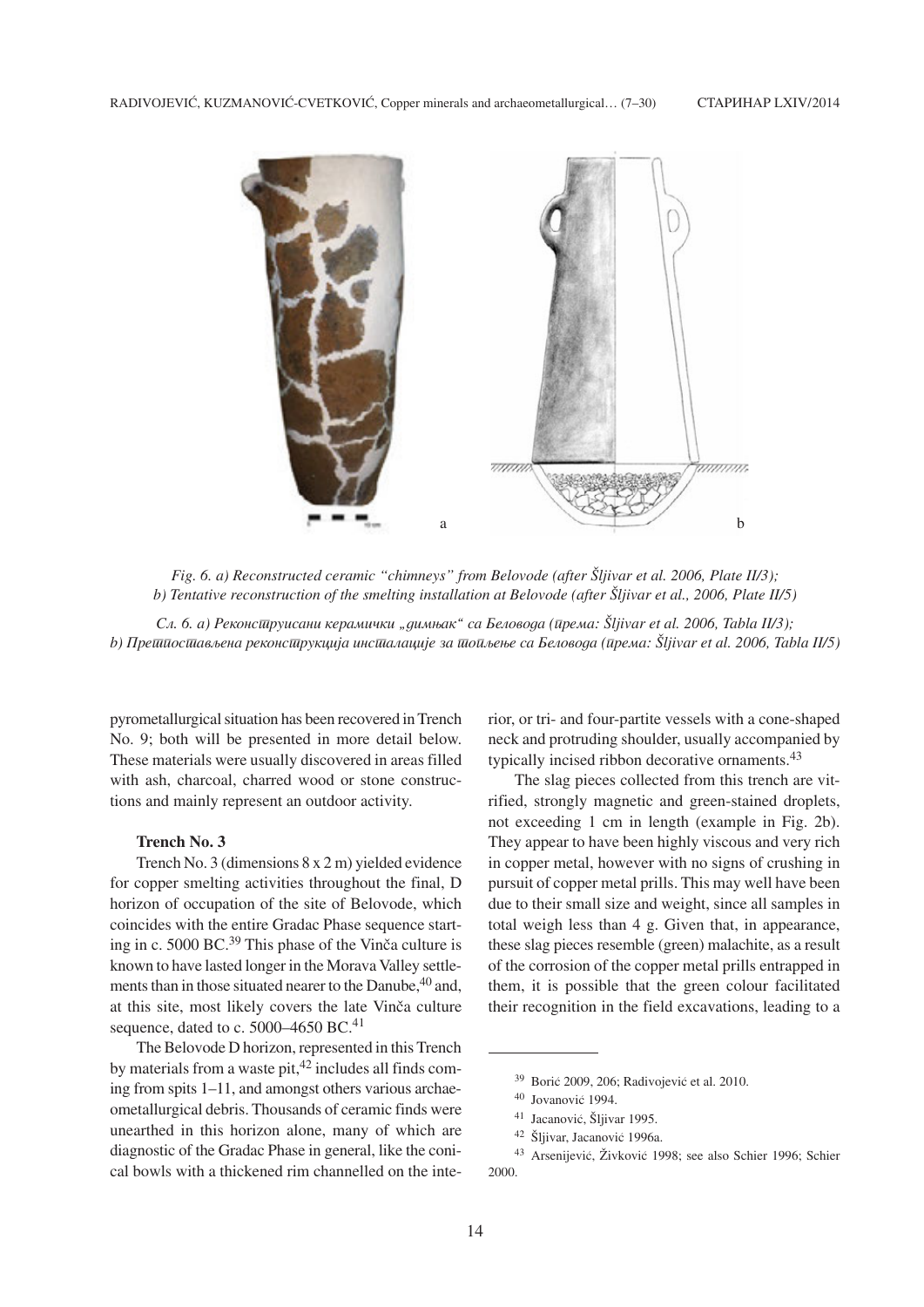

*Sl. 7. Veliki komad zgure sa Belovoda, datiran u posledwe vekove 6. milenijuma pre n. e. (foto: M. Radivojevi}) Fig. 7. Large slag cake from Belovode, dated to the last centuries of the 6<sup>th</sup> millennium BC (photo by M. Radivojević)* 

biased recovery in favour of more copper-rich pieces and overlooking those without green staining.44

The green staining on fragmented slagged sherds comes from the contact of these samples with the metallurgical process. The slagged mass is followed by heavily vitrified areas, which appear along the edges of the studied samples (Fig. 2a), but also extend across their cross-sections. The latter implies that these sherds were most likely used fragmented during the metallurgical process. All metallurgy-related materials were discovered sealed with building waste, such as the remains of house daub, domestic pottery and animal bones. Notably, in spit 10, which belongs to this building horizon, two shallow rock-lined constructions, indicated as fireplaces, were identified as potentially linked with metallurgical debris in excavation records. The stratigraphic evidence related to the earliest slag piece is dated to c. 5000 BC; the smelting evidence, according to the excavation reports, continued until the abandonment of the site, in c. 4650 BC.

# **Trench No. 9**

Pyrometallurgical activities are recorded in Trench No. 9 as well (dimensions  $5x5$  m).<sup>45</sup> In this trench, spits 21–7 yielded typical Vinča culture material that corresponds with all four building horizons in Belovode (A–D). Archaeological materials found in spits 6–1 belonged, most probably, to the latest manifestation of the Vinča D phase. $46$ 

The use of copper minerals occurred regularly throughout building horizons Belovode A–C, excluding Belovode D and the successive, not yet well-defined, horizon. Of particular interest here is spit 11, which yielded a copper metal droplet. The copper metal droplet (M14) was discovered in the context of the regular appearance of ceramic pedestal bowls, typical of the Vinča A to Gradac Phase. Chronologically, and in relative stratigraphic terms, it can be seen as correlated with the early Gradac Phase and, effectively, with the start of metallurgical activities in Trench No. 3, dated to c. 5000 BC.47 Interestingly, early Belovode horizons in this trench yielded Vinča culture figurines with modelled appliques: necklaces with perforated disc-pendants,  $48$ resembling gold applications from the late  $5<sup>th</sup>$  millennium BC burials and settlements in Bulgaria and Ukraine. Similar examples have been discovered at the site of Vinča–Belo Brdo as well. $^{49}$ 

An unusually large round slag cake was unearthed in spit 18 (Belovode 40, Fig. 7), and argued as being

48 Šljivar et al. 2012, 31, Pl. III/1-4.

<sup>44</sup> Radivojević et al. 2010, 2779.

<sup>&</sup>lt;sup>45</sup> Jacanović, Šljivar 2003.

<sup>46</sup> cf. Jovanović 1994.

<sup>&</sup>lt;sup>47</sup> cf. Radivojević et al. 2010.

<sup>&</sup>lt;sup>49</sup> Tasić 2008, 151, Fig. 58.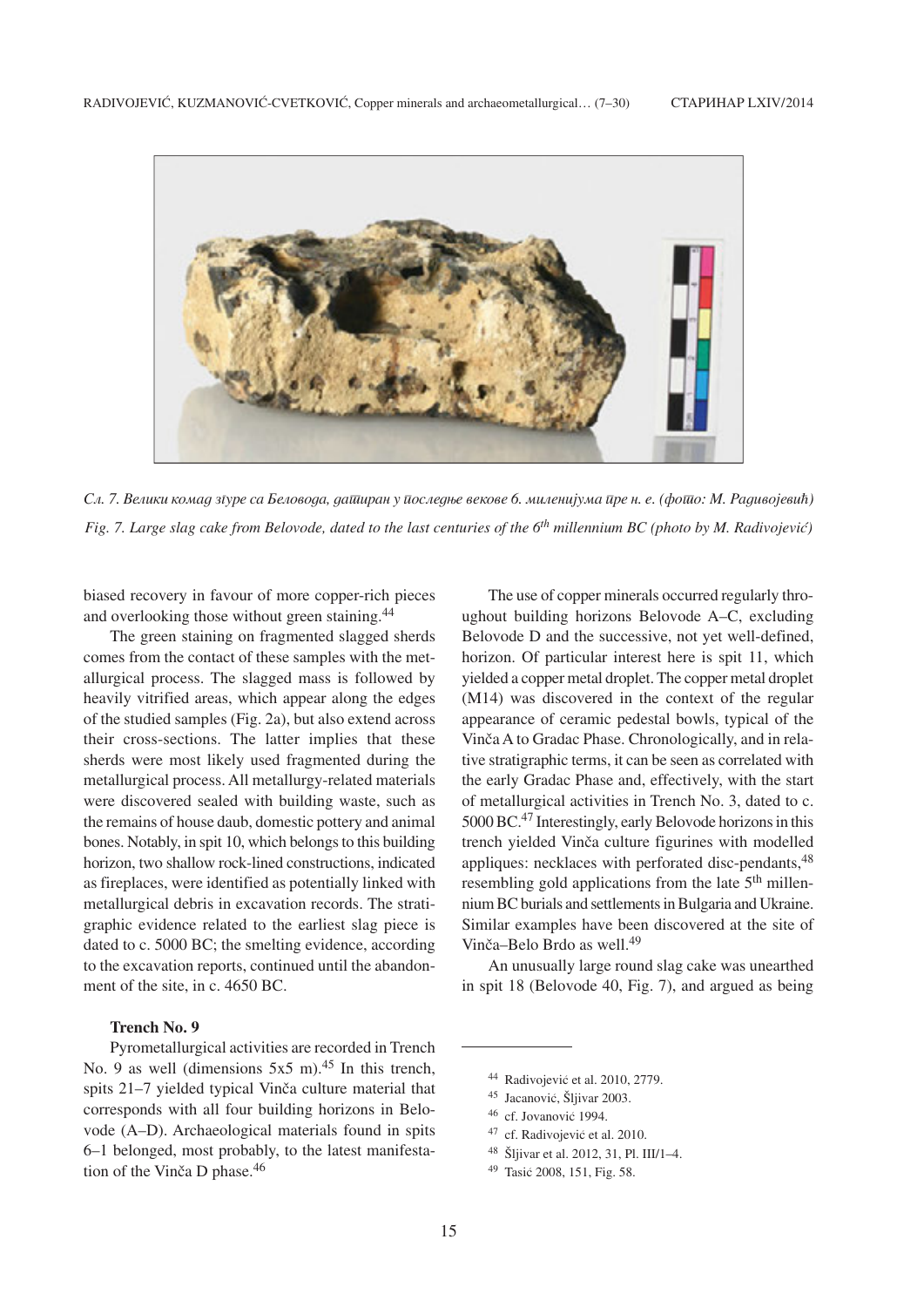firmly contextualised within the Vinča B1 phase.<sup>50</sup> Preliminary analyses conducted by the primary author of this paper revealed that this artefact has significant concentrations of lead, which may suggest the production of this metal. However, future analysis is expected to shed more light on this unusual archaeometallurgical evidence. In terms of absolute dating, a metal droplet (M14) could be dated to c. 5000 BC, while the slag cake (Belovode 40) may be ascribed the date of c. 5200 BC, since it is argued to come from an undisturbed context of spit 18.51

# **COPPER MINERAL AND COPPER METAL ARTEFACTS**

Malachite beads occur throughout all horizons in Belovode and vary in size, from 4 mm to 1.5 cm in diameter, with the exception in size and form (deltoid pendant with perforation) being the one found in Trench No.1, Vinča A1 horizon. $52$  Beads selected for this study were recovered as related to various copper minerals, slag pieces, workshop activities or dwelling structures (here Belovode 9, 10, 12, 13, 23, 154, M32). All beads are present as finished artefacts only, either as fragmented or whole pieces (see example in Fig. 1a). Some Belovode beads have undergone mineralogical study, which confirmed the presence of malachite, with traces of tenorite and kolwezite.53

The only copper metal artefacts in Belovode were found in the vicinity of the site: a copper metal chisel and a bun-shaped metal ingot.<sup>54</sup> Their cultural provenance is only assumed to be of the Vinča culture due to the vicinity of the site. However, one needs to bear in mind the Late Chalcolithic occupation by the bearers of the Kostolac culture, also detected in Belovode.55

#### **Plo~nik**

The site of Pločnik (Fig. 8) is situated underneath the eponymous modern village, 19 km west of the town of Prokuplje in south Serbia and 300 km south of the capital, at c. 300 m asl. It is set on the left bank of the Toplica river, whose shifted bed is presently eroding the c. 3.60 m thick cultural layer of this site.<sup>56</sup> Pločnik is surrounded by good quality agricultural land and thermal springs, but also with good communication routes along the Toplica, the major river stream in this part of Serbia. It springs from Kopaonik, a mountain c. 50 km from the site, whose rich iron veins were exploited in Roman and medieval times.<sup>57</sup> More than 50

sites with archaeometallurgical installations have been identified around toponymic places like Suvo Rudište (in Serbian: Dry Mine) or Bakarnjača (in Serbian: Copper-rich), indicating intensive metallurgical activities in the past.

The archaeological settlement of Pločnik was first identified in 1926, when the first group of metal artefacts was discovered during the building of the Yugoslav railway. Excavation campaigns commenced in 1927, and then continued 1960–1978, under the jurisdiction of M. Grbić and B. Stalio respectively, both of the National Museum Belgrade.58 Most recently, field excavation resumed in 1996 under the joint supervision of D. Šljivar (National Museum Belgrade) and J. Kuzmanović-Cvetković (Homeland Museum in Toplica, Prokuplje),<sup>59</sup> and are still ongoing.

Grbić's and Stalio's campaigns uncovered an area of c. 1800 m² which, when added to another c. 550 m² from an ongoing campaign, adds up to a total of c. 0.2 ha explored thus far. The estimated size of the Vinča village in Pločnik is c. 100 ha, which refers to the size of the top cultural horizon.<sup>60</sup> The unique and abundant ceramic finds in the site inspired Garašanin to name the late Vinča culture after Pločnik (I, IIa and IIb), <sup>61</sup> which corresponds to Vinča C, D1 and  $D2^{62}$ .

Twenty massive copper implements, discovered by chance in two groups during the 1927 campaign, prompted Grbic<sup>63</sup> to title the first site publication: *Pločnik, eine*  $P$ rähistorische Ansiedlung aus der Kupferzeit (Pločnik,

51 Borić 2009, 207-209; Šljivar et al. 2012, 33-34.

- 54 Šljivar et al. 2006, 252, 269, Pl. I/1-2.
- <sup>55</sup> Borić 2009, 208.
- <sup>56</sup> Stalio 1960, 34; Stalio 1962, 21.

57 Bogosavljević et al. 1988; Bogosavljević 1989; Bogosavljević-Petrović, Tomović 1993; Bogosavljević-Petrović 1995; Mrkobrad 1989; Mrkobrad et al. 1989.

<sup>58</sup> Grbić 1929; Stalio 1960; Stalio 1962; Stalio 1964; Stalio 1973.

<sup>59</sup> Šliivar 1996; Šliivar 1999; Šliivar 2006; Šliivar, Kuzmanović-Cvetković 1997; Šliivar, Kuzmanović-Cvetković 1998a; Šliivar, Kuzmanović-Cvetković 1998b; Šliivar et al. 2006; Kuzmanović-Cvetković 1998.

- <sup>60</sup> Šljivar, Kuzmanović-Cvetković 1998b, 80.
- <sup>61</sup> Garašanin 1951, 12.
- <sup>62</sup> cf. Milojčić 1949.
- <sup>63</sup> Grbić 1929.

<sup>&</sup>lt;sup>50</sup> Šljivar et al. 2012, 33–34, Pl. VIII/1.

<sup>&</sup>lt;sup>52</sup> Šljivar et al. 2006, Pl. II/1.

<sup>53</sup> Jović 1996.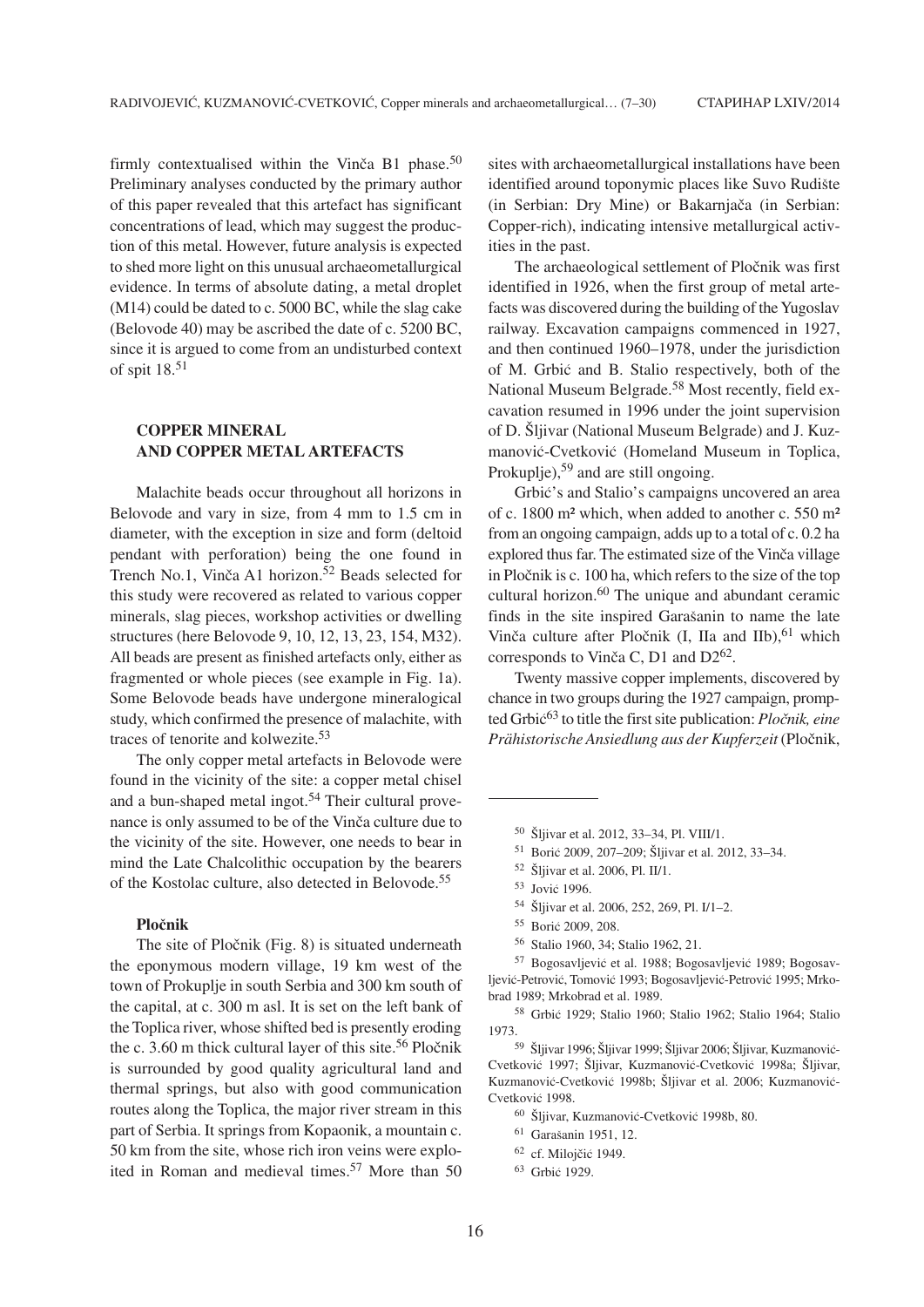

*Fig. 8. Plan of the site of Pločnik (by J. Pendić)* Сл. 8. План локали<del>шеша</del> Плочник (ирииремио Ј. Пендић)

a prehistoric settlement of the Copper Age, in German). He assumed that Pločnik was an important metallurgical centre which existed at the dawn of the Copper Age and maintained rich exchange networks with other contemporary settlements in the region, such as Vinča–Belo Brdo, Gradac or Butmir.<sup>64</sup> Nevertheless, these copper implements, having been unique and isolated finds from a location remote from the Near East, did not appeal to Garašanin as being of genuinely Vinča culture origin.<sup>65</sup> He referred to them as intrusive *hoards* belonging to the Middle Eneolithic/Chalcolithic Bubanj–Hum culture which, in his opinion, succeeded the Vinča culture sequence at the site of Pločnik. Stalio, coming across two more groups of massive metal artefacts in Pločnik, also agreed that they belonged to the Bubanj–Hum culture.66

In 1978, a single well-contextualised copper implement was discovered associated with the Gradac Phase feature (house?), but was published almost two decades later.<sup>67</sup> The resumed excavation campaign (from 1996) brought more evidence for dating metallurgical activities at Pločnik firmly within the Vinča culture sequence, which was uninterrupted at this site. A total of three building horizons were identified, all of which belonged solely to the Vinča culture.<sup>68</sup> Horizon III (the Gradac Phase) yielded a well-contextualised copper chisel typologically resembling some of the previous chance metal finds from Pločnik. $69$  This, and the chisel from year 1978<sup>70</sup> demonstrated the Vinča culture origins for metallurgical activities in Pločnik.

The site of Pločnik has recently received its first AMS dates.71 The probability distribution for the start of the Vinča culture occupation in Pločnik was 5290–5140 cal BC, with the highest probability around 5200 BC. As for the boundary end, the highest probability is at c. 4650 BC, suggesting the use of the settlement for c. 600

- <sup>65</sup> Garašanin 1951; Garašanin 1973.
- <sup>66</sup> Stalio 1960, 35; Stalio 1964, 39–40.
- <sup>67</sup> Šliivar 1996; Šliivar, Kuzmanović-Cvetković 1997.
- 68 Šliivar 1996, 94.
- 69 Šljivar et al. 2006, 255, Pl. VIII/3.

 $71$  Borić 2009, 211–215.

<sup>&</sup>lt;sup>64</sup> Grbić 1929, 7, 18.

<sup>&</sup>lt;sup>70</sup> Šljivar 1996.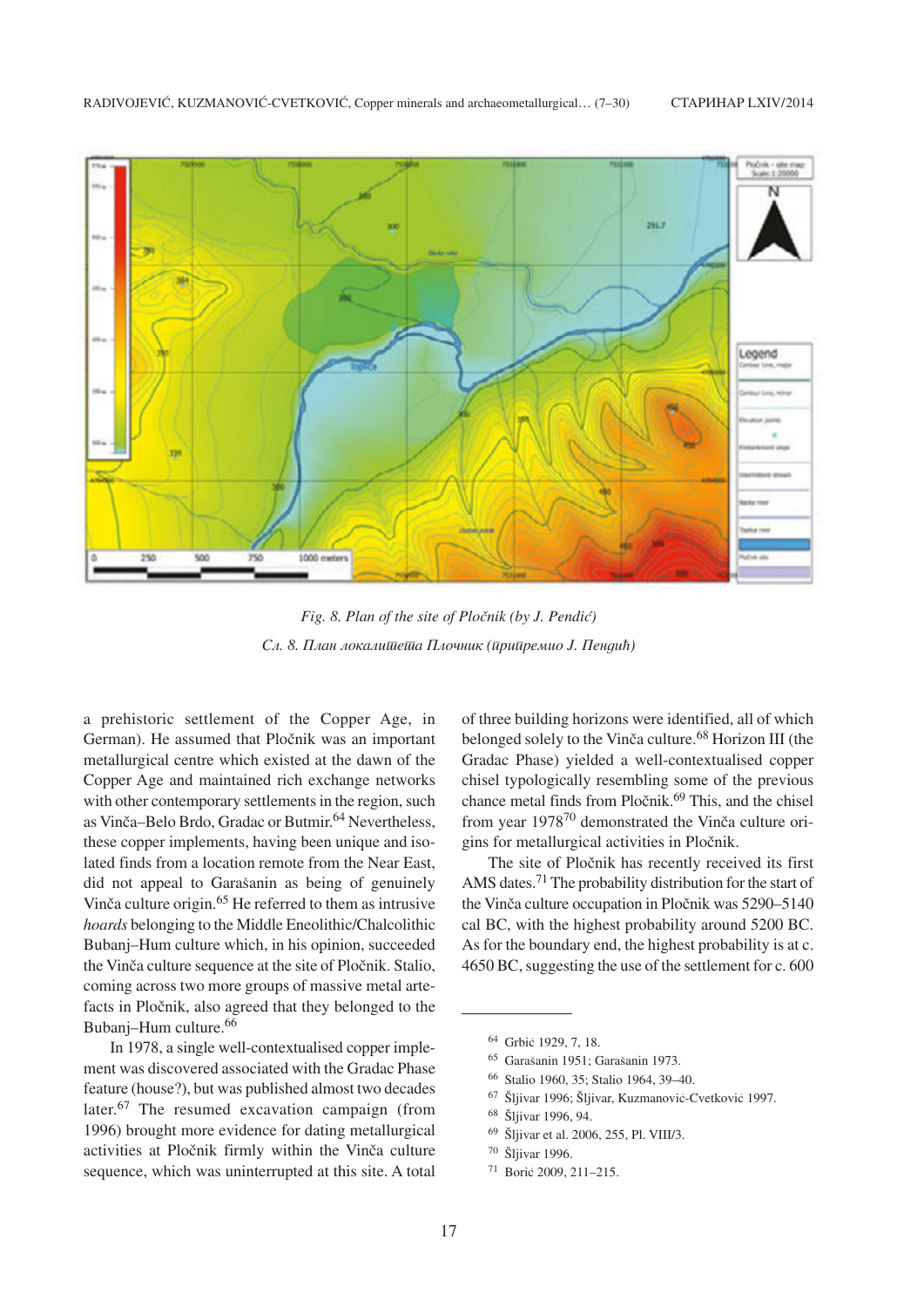years.72 Significantly, one of the AMS dates is closely related to the copper chisel (here Pločnik  $216$ );<sup>73</sup> the preceding context is dated between 5040–4860 BC (95% probability) thus marking the *terminus ante quem* for this and other metal artefacts in Pločnik, along with the start of the Gradac Phase at this site. This is consistent with the beginning of the Gradac Phase at other sites as well (Belovode, Rudna Glava).<sup>74</sup>

Three building horizons in Pločnik correspond with Vinča A, B1 and B2 respectively.<sup>75</sup> Horizons I and II (c. 2.5 m thick altogether) bore massive remains of dwelling structures (up to 6.5 m in length) and related postholes, including wide pits filled with ash, charcoal and bone fragments in the top layers, and ceramic fragments characteristic for Vinča A and B1 phases.<sup>76</sup> The Gradac Phase is represented with a c. 1 m thick cultural layer at the site of Pločnik which, at c.  $0.4 \text{ m}^{77}$  Here, dwelling structures are intersected with wide pits filled with charcoal and ash in several successive layers, some with bone and ceramic fragments in the upper layers (Figs. 9, 10).78

The materials selected for this study originate from campaigns in 1998–2009, and come from 7 trenches in total (see Table 2). The most extensively sampled is Trench No. 20, which in the Gradac Phase occupation unveiled exceptional evidence for the Vinča culture metallurgy.<sup>79</sup>

## **COPPER MINERAL USE**

The use of copper minerals is evident from the early formation of this site: green lumps are found scattered across the settlement in the same manner as in Belovode, usually outside potential dwelling features in so-called *workshop* areas. These *workshops* usually consisted of stone structures and amorphous remains of floors for which insufficient evidence is present to ascribe them to either economic or dwelling structures. Šljivar and collaborators reported finds of lumps of copper minerals of varying sizes, with an altered structure which was porous and mixed with

| No.            | <b>Analytical No.</b> | <b>Excavation</b><br>vear | <b>Field label</b> | <b>Field context</b> | <b>Result: type of Material</b>                |
|----------------|-----------------------|---------------------------|--------------------|----------------------|------------------------------------------------|
|                | Pločnik 43            | 2007                      | Trench 20, spit 10 | Workshop             | Malachite bead                                 |
| $\overline{2}$ | Pločnik 51            | 2006                      | Trench 19, spit 23 | Household            | Copper mineral                                 |
| 3              | Pločnik 52            | 2000                      | Trench 14, spit 10 | Household            | Copper metal droplet                           |
| $\overline{4}$ | Pločnik 54 $(b, m)$   | 2002                      | Trench 16, spit 19 | Household            | Copper mineral and a<br>malachite bead (blank) |
| 5              | Pločnik 57            | 2006                      | Trench 19, spit 13 | Household            | Copper mineral                                 |
| 6              | Pločnik 63            | 2008                      | Trench 21, spit 5  | Dwelling structure   | Tin bronze foil                                |
| 7              | Pločnik 65            | 2008                      | Trench 21, spit 6  | Dwelling structure   | Malachite bead                                 |
| 8              | Pločnik 66            | 2004                      | Trench 18, spit 7  | Stone structure      | Malachite bead                                 |
| 9              | Pločnik 67            | 2007                      | Trench 20, spit 7  | Workshop             | Copper metal artefact                          |
| 10             | Pločnik 69            | 2007                      | Trench 20, spit 4  | Workshop             | Copper metal droplet                           |
| 11             | Pločnik 71            | 2007                      | Trench 20, spit 7  | Workshop             | Copper mineral                                 |
| 12             | Pločnik 72 (b, m)     | 2007                      | Trench 20, spit 3  | Workshop             | Copper mineral and<br>malachite bead           |
| 13             | Pločnik 73            | 2007                      | Trench 20, spit 7  | Workshop             | Copper metal artefact                          |
| 14             | Pločnik 75            | 2007                      | Trench 20, spit 7  | Workshop             | Copper metal artefact                          |
| 15             | Pločnik 143           | 2004                      | Trench 18, spit 7  | Stone structure      | Copper metal artefact                          |
| 16             | Pločnik 145           | 2007                      | Trench 20, spit 7  | Workshop             | Copper metal artefact                          |
| 17             | Pločnik 207           | 2009                      | Trench 22, spit 17 | Household            | Malachite bead                                 |
| 18             | Pločnik 209           | 2009                      | Trench 22, spit 15 | Household            | Copper mineral                                 |
| 19             | Pločnik 216           | 2000                      | Trench 14, spit 7  | Stone structure      | Copper metal chisel                            |

Table 2: Newly studied collection of materials from the site of Pločnik *Tabla 2: Nova analizirana kolekcija materijala sa lokaliteta Plo~nik*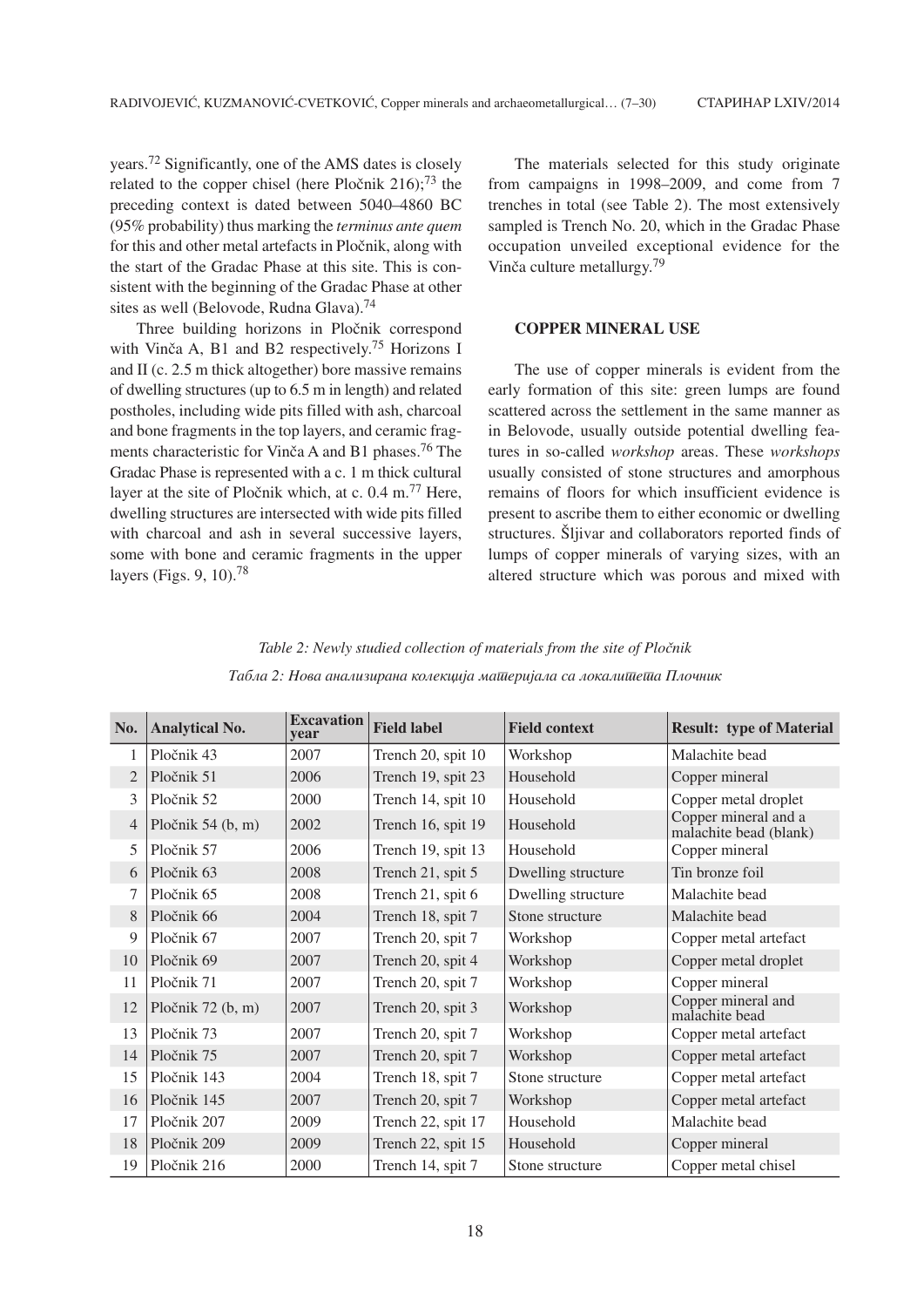charcoal, hence assuming its association with metallurgical activities.<sup>80</sup>

Six copper minerals in total have been selected for this study (Pločnik 51, 54 m, 57, 71, 72, 209, see Table 2), two of which come from Trench No. 20 (71 and 72), which covers the entire Gradac Phase section. Other copper mineral finds were sampled in order to provide information on their use in earlier phases of Pločnik occupation. All minerals (barring 72) are black and green Mn- rich copper minerals.

### **METALLURGICAL ACTIVITIES**

Stalio<sup>81</sup> discusses the appearance of "bronze" and various metallurgical debris from the latest building horizon as being related to the production of Pločnik metal. Regrettably, no such archaeometallurgical debris was found in the archives of the National Museum in Belgrade. Nevertheless, the most recently uncovered situation in Trench 20 yielded evidence of a potential metallurgical workshop in Pločnik, which is described in more detail below.

#### **Trench No. 20**

A structure whose contours were followed over a 6 x 6 m area appeared at a relative depth of 0.8 m, with a surface filled with rubble, stones, numerous pottery fragments and several metal artefacts and metal casting debris<sup>82</sup> (Fig. 11). A rectangular fireplace (possibly a furnace), measuring 1.4 x 1.4 m dominated this structure, with massive walls preserved up to 0.5 m in height, visibly repaired several times (several clay layers), and traces of intense firing.83

This, along with the discovery of a massive copper chisel (Pločnik 145), a fragment of a tool or ornament (Pločnik 67), a fragmented bracelet (?) (Pločnik 73), a folded metal sheet (Pločnik 75) and copper minerals (Pločnik 71 and 72) (Table 2), led excavators to assume that the structure represented a metallurgical workshop (see Fig.  $12$ ).<sup>84</sup>

Other finds in this structure included stone tools and large ceramic vessels, such as amphorae, jugs and similar liquid containers. Particularly interesting were ceramic "tubes", which did not contain indications of use in metallurgical processes, but resembled the shape of the "chimneys" from Belovode (Figs. 6, 13). The potential furnace remains, although impressive, did not offer sufficient data to assume its metallurgical function; however, the conjunction with fragmented metal objects in the same structure could indirectly imply its use for casting or melting, for example.

# **COPPER MINERAL AND METAL ARTEFACTS**

The most significant discoveries in Pločnik were four groups of exceptionally massive copper metal implements, 34 in total.<sup>85</sup> To this, four more implements are added, all well-contextualised within the Gradac Phase occupation of this settlement.86 The term *hoard* was introduced by Grbi $\varepsilon^{87}$ ; however, to avoid confusion they will be referred to here as *groups.*<sup>88</sup>

*Group I* was a donation of the Directorate of Yugoslav Railways in 1926, discovered during the building works for the railway station in Pločnik, at a depth of c.  $0.8-1$  m.<sup>89</sup> He also noticed that the find originated from the close proximity of an oven; however, he did not elaborate further on this. The find consisted of nine objects, seven of which were made of copper metal: two hammer axes (Pločnik type), two chisels, two complete and one fragmented bracelet and two stone axes made of magnesite (Fig. 14).

*Group II* consisted of 18 objects, 13 of which were copper metal tools: one hammer-axe (Pločnik type), 12 chisels and five stone axes made of magnesite (Fig. 14). Grbi $\zeta^{90}$  reported that they were found in the vicinity of a destroyed furnace, scattered over an area 5 m wide, at a depth of c.  $1 \text{ m}$ .<sup>91</sup>

73 Šljivar et al. 2006, 255, Pl. VIII/3.

- <sup>76</sup> Šliivar, Kuzmanović-Cvetković 1997, 106.
- 77 Šljivar, Kuzmanović-Cvetković 1997, 104.
- <sup>78</sup> Šljivar. Kuzmanović-Cvetković 1998a, 5–6.
- 79 Šljivar, Kuzmanović-Cvetković 2009.
- <sup>80</sup> Šljivar et al. 2006, 256 ff.<br><sup>81</sup> Stalio 1960, 34
- $81$  Stalio 1960, 34.<br> $82$  Šliiver Kuzmer
- Šljivar, Kuzmanović-Cvetković 2009, 59.
- 83 See figures in: Šljivar, Kuzmanović-Cvetković 2009, 58.
- 84 Šljivar, Kuzmanović-Cvetković 2009, 61.
- 85 Grbić 1929; Stalio 1964; Šljivar 1999; Šljivar et al. 2006.
- $\frac{86}{87}$  Šljivar 1996.
- Grbić 1929.
- <sup>88</sup> Radivojević 2006.
- <sup>89</sup> Grbić 1929.
- 90 Grbić 1929, 8-9.
- <sup>91</sup> Šljivar et al. 2006, 255.

<sup>72</sup> Borić 2009, 212.

<sup>&</sup>lt;sup>74</sup> Borić 2009, 214.

<sup>75</sup> Šljivar 1996.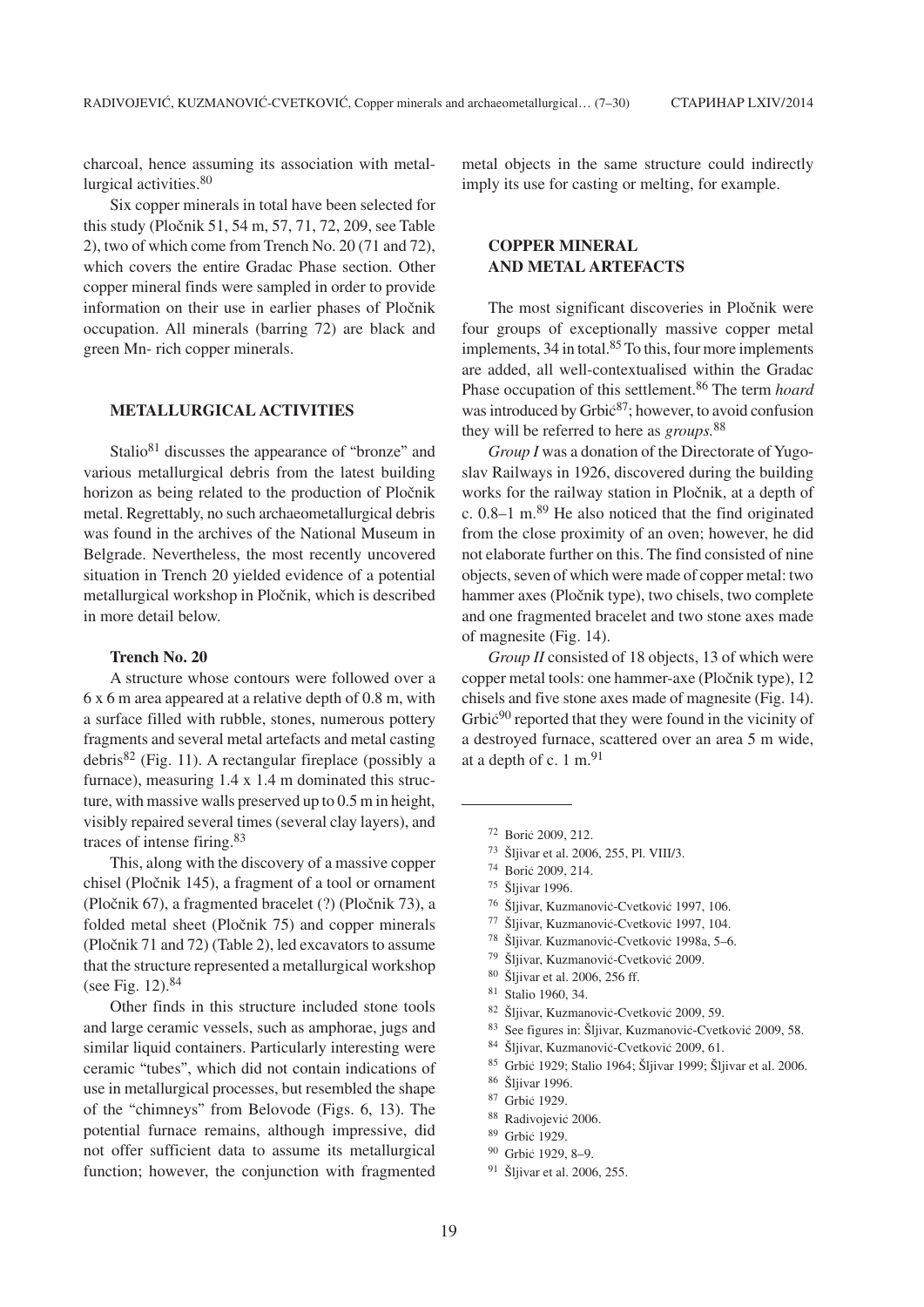

*Fig. 9. The profile of the site of Pločnik facing the river (November 2012). Note the massive cultural layer bearing remains of pits (photo by J. Pendić)* 

Сл. 9. Профил локали<del>шеша</del> Плочник према реци (новембар 2012).  $\Pi$ риметити масивни културни слој са осттацима јама (фото: *J. Пендић*)



*Fig. 10. Southeast profile of Pločnik: a) dark brown soil; b) light brown soil;* c) sterile soil; d) daub; e) ash (after Šljivar, Kuzmanović-Cvetković 1998a, 4)

 $C_A$ . 10. Јуї оистиочни профил Плочника: а) тамнобраон земља; b) светлобраон земља; *c*) здравица; *d*) ле $\bar{u}$ ; *e*)  $\bar{u}$ е $\bar{u}$ ео ( $\bar{u}$ рема: Šljivar, Kuzmanović-Cvetković 1998a, 4)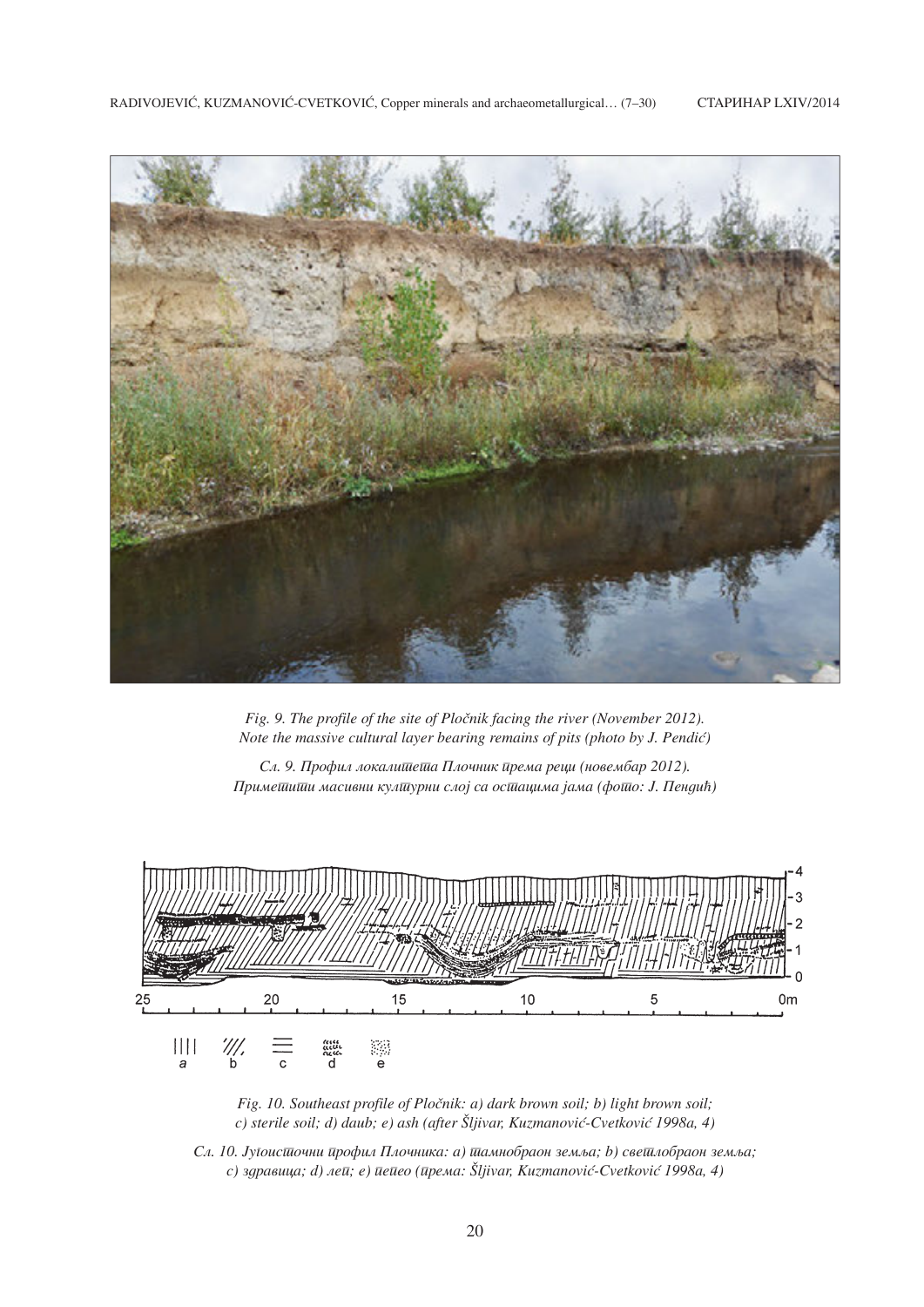Similar conditions were recorded for *Group III*, where copper and stone tools were uncovered, scattered in an area  $5 \times 0.5$  m, at a depth of  $0.7$  m.<sup>92</sup> The find consisted of 11 objects, 9 of which were made of copper metal: one hammer-axe (Pločnik type), five chisels, a bracelet, a pin with a forked end, a copper ingot bar and two stone axes made of magnesite (Fig. 14). The resumed excavation in 1996 took place in the area of the



*Fig. 11. Dwelling structure in Trench No. 20, Pločnik (excavations in 2007)* Сл. 11. Насеобинска структура у сонди 20, Плочник (истраживања из 2007. *иодине*)



*Fig. 12. A copper chisel (Pločnik 145) in Trench No. 20 in situ (photo by J. Kuzmanović-Cvetković) Fig. 13. A ceramic "tube" (far left) from Trench 20 (photo by J. Kuzmanović-Cvetković)* 

Cл. 12. Бакарно длешо (Плочник 145) из сонде 20 in situ (фошо: *J. Кузмановић-Цвешковић*) *Сл. 13. Керамичка "* $\overline{u}$ *уба" (лево) из сонде 20 (фо* $\overline{u}$ *о: J. Кузмановић-Цве* $\overline{u}$ *ковић)*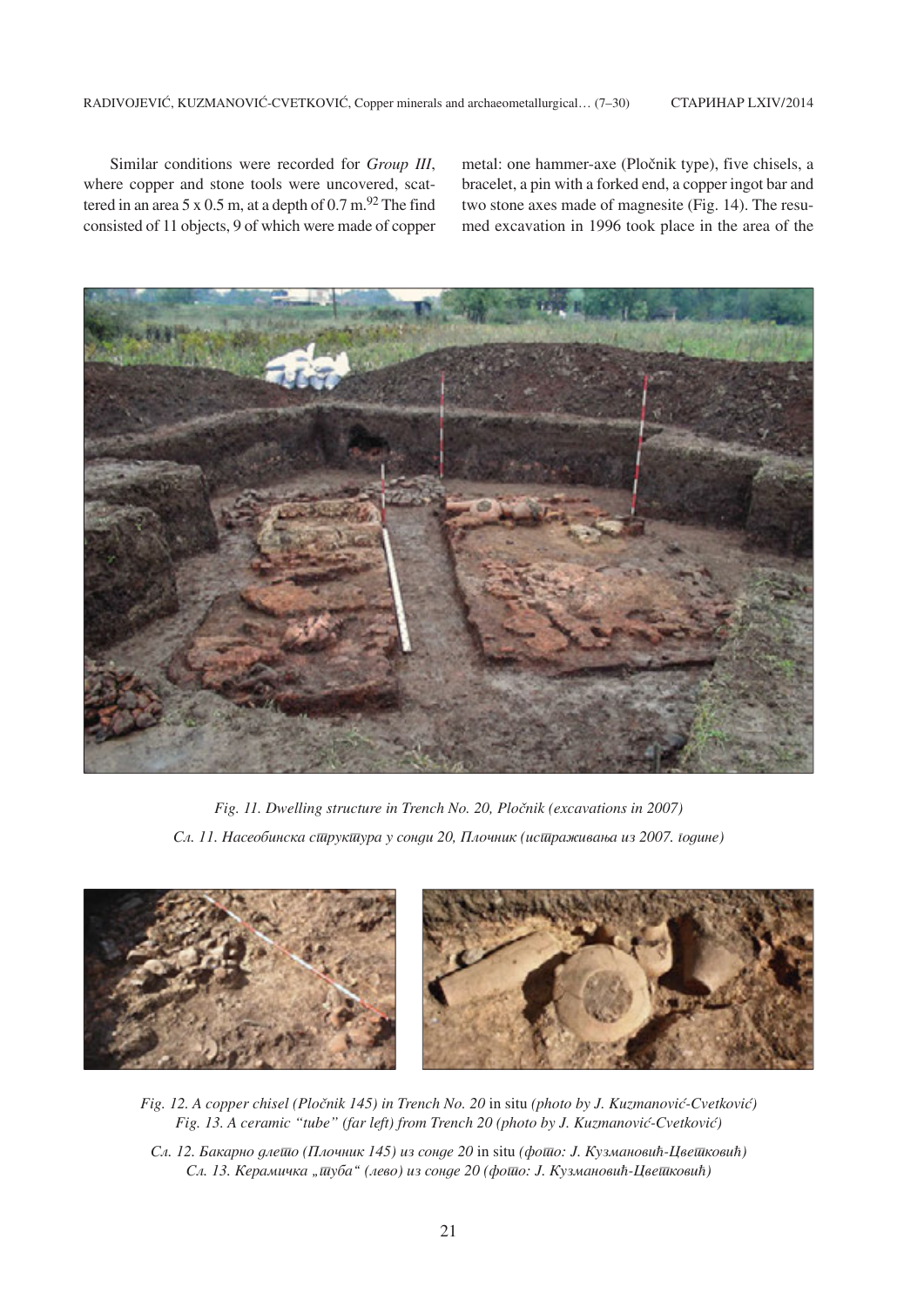

*Fig. 14. Four Pločnik groups (clockwise): Group I (complete), Group II (only 13 metal implements), Group IV (complete) and Group III (complete) (after Šljivar et al. 2006, 261-265)* 

*Сл. 14. Четири трупе налаза са Плочника (у смеру казальке на сату): Група I (цела), Grupa II (samo 13 metalnih alatki), Grupa IV (cela) i Grupa III (cela) (prema: [ljivar et al. 2006, 261–265)*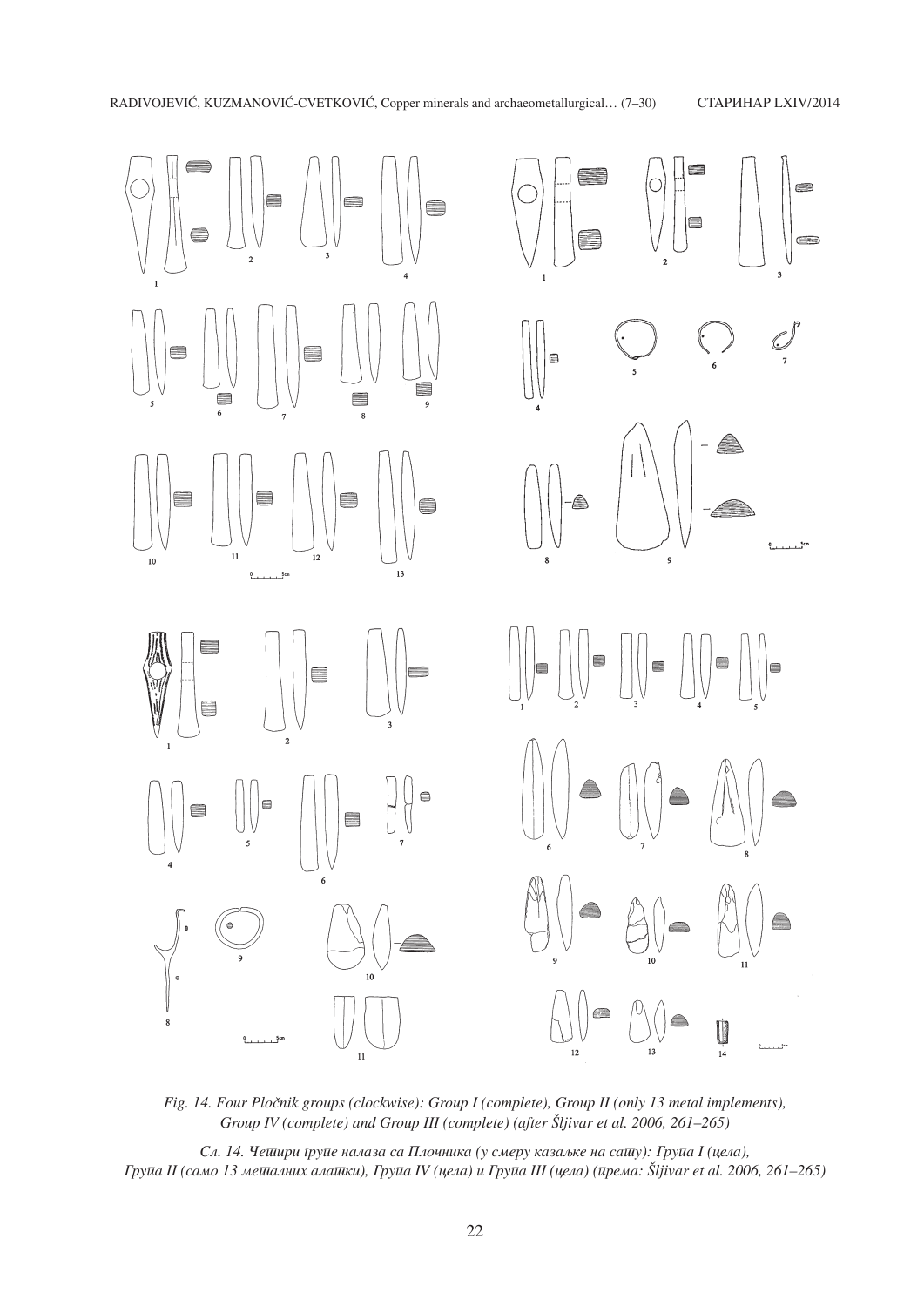Group III discovery and unearthed dozens of ceramic materials belonging to the early Gradac Phase, a small rectangular stone structure and one stone axe made of magnesite, identical to the one accompanying metal objects in Group III.<sup>93</sup> The owner of the excavated land on this occasion donated a copper chisel to the National Museum in Belgrade which he found, during the building of his family house, in the vicinity of the Group III location.

*Group IV* was found in 1968 during the building of the Nis–Priština railway, at a depth of c.  $0.3$  m. It includes 14 objects, 5 of which are copper chisels, eight stone axes made of magnesite and one miniature pottery vessel (a casting pot?) (Fig. 14).<sup>94</sup> The casting (?) pot, however, did not show assumed traces of metalworking upon inspection by the primary author at the National Museum in Belgrade.

Four Pločnik groups of metal finds in total amount to: 4 Pločnik type hammer-axes, 25 chisels, four bracelets, a copper ingot bar and a pin, all together weighing c. 16 kg.95 As such, they are a unique and exceptional find of copper artefacts and, according to the most recent AMS dating, one of the earliest in this part of Eurasia.<sup>96</sup> Seventeen copper metal tools from Pločnik were studied earlier for their chemical composition and lead isotopes, which revealed an unexpected complexity of ore/metal exchange networks: at least three different copper deposits from east Serbia, Macedonia and across Bulgaria provided metal for their production.97 Significantly, all finds originated from a single area in Pločnik, which excavators also call the "industrial" zone due to the thick ash-and-charcoal deposit frequently encountered in Horizon III. An excellently preserved figurine head from the "industry zone" was discovered with half of the face painted lengthwise with a light grey slip (Fig. 15). The excavators believe that the colour effect on its face symbolised the light (surface) and dark (underground) environments of early miners' lives in Pločnik.<sup>98</sup>

For this study two out of the four most recently discovered and well-contextualised copper artefacts were sampled, labelled as Pločnik 143 and 145 (see Table 2). Pločnik 143 was discovered within a stone structure, together with a stone axe made of magnesite and a small pottery vessel, all of which again correspond with the beginning of the Gradac Phase in Pločnik.<sup>99</sup> A massive copper chisel (Pločnik 145) was unearthed in a similar workshop setting in Trench 20 (Fig. 10), along with two fragmented pieces of a tool and a bracelet respectively (Pločnik  $67, 73$ ), a folded metal sheet (Pločnik 75), a copper mineral (Pločnik 71) and several stone

tools. All these were discovered scattered across the same surface, in spit 7 and in the vicinity of a potential rectangular furnace (see Figs. 9, 10).<sup>100</sup> Pločnik 216 is a small fragmented chisel discovered within a stone structure outside the potential dwelling feature, and chronologically falls close to the date obtained from the preceding context of a collapsed burnt structure in spits  $10-11$  at c. 5040–4840 BC.<sup>101</sup> These metal artefacts were made of pure copper, with only traces of other impurities.102

Malachite beads of different sizes and shapes were recovered throughout all horizons of occupation in Pločnik, six of which have been selected for this study (Table 2, Fig. 16). A bead roughout (72) and a whole bead (43) were discovered in Trench 20, and together with two other whole beads (65, 66) can be dated within the Gradac Phase occupation in Pločnik. Bead blank (54) and two whole beads (43, 207) can also be dated to the Gradac Phase occupation at this site.

A tin bronze foil (Pločnik 63) was excavated from an undisturbed context, on the floor of a dwelling structure next to the copper metal workshop at the site, about 1 m from a fireplace and was enclosed in several late Vinča culture pottery vessels.<sup>103</sup> Compositional analysis demonstrated that this metal foil was made of a complex alloy of copper and tin, along with significant concentrations of elements like As, Sb, Co, Ni, Pb and Fe. This securely contextualised find comes from a single and undisturbed occupation horizon at the site of Pločnik, dated to c. 4650 BC. This date is, according to the field evidence, *terminus ante quem* for the Pločnik foil. The tin bronze foil from the site of Pločnik is, therefore, the earliest known tin bronze artefact anywhere in the world.<sup>104</sup>

93 Šljivar, Kuzmanović-Cvetković 1998b, 82.

98 Šljivar, Kuzmanović-Cvetković 1998a; Šljivar, Kuzmanović-Cvetković 1998b.

- <sup>100</sup> Šljivar, Kuzmanović-Cvetković 2009, 58–59.
- <sup>101</sup> Borić 2009, 213-214, Fig. 24.
- <sup>102</sup> Radivojević 2012.
- <sup>103</sup> Radivojević et al. 2013, 1033, Fig. 2.
- $104$  Radivojević et al. 2013, 1032.

<sup>92</sup> Stalio 1964, 35.

<sup>94</sup> Stalio 1964.

<sup>95</sup> Šljivar et al. 2006, 255.

<sup>96</sup> Borić 2009, 214.

<sup>97</sup> Pernicka et al. 1997, 93–94, T. 3.

<sup>&</sup>lt;sup>99</sup> Šljivar et al. 2006, 255–256.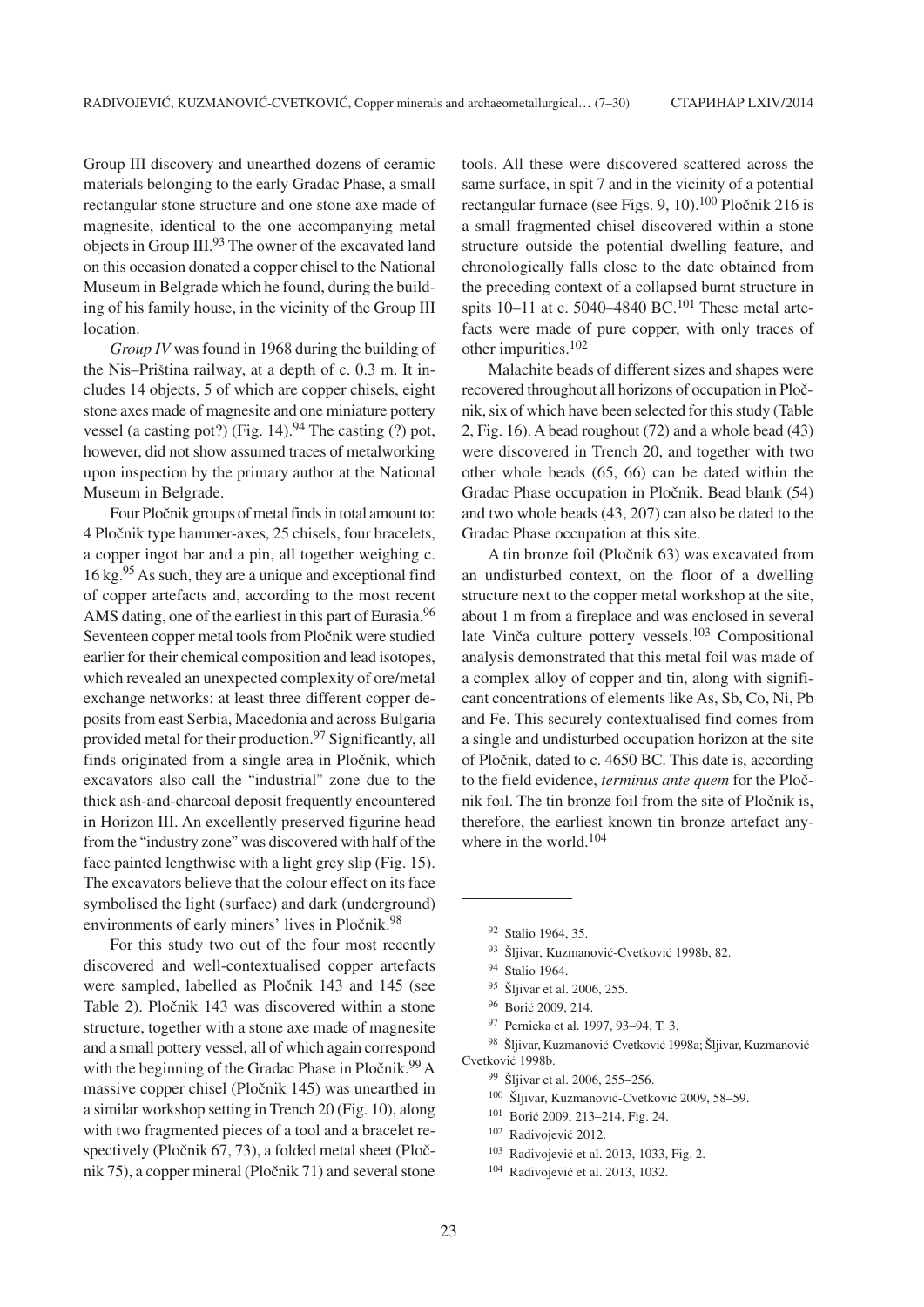# **CONCLUSIONS**

The overview of activities related to copper mineral use and extractive metallurgy at the Vinča culture sites of Belovode and Pločnik suggests that metal smiths at these settlements were covering different stages of metallurgical *chaîne opératoire*. Both sites, however, exhibit overlapping activities, such as the collection and potential beneficiation of distinctively coloured copper (black and green Mn-rich) minerals as well as pure green ones. This differentiation shows that Vinča culture metal smiths understood the material properties of these two types of copper minerals, and very likely used them for different purposes. The pure green mineral (malachite) seems to have been used for malachite bead making, as seen in Fig. 1a, while Mn-rich copper ores at these sites were used for copper smelting, as already suggested by Radivojević and collaborators.<sup>105</sup>

Although these distinctively coloured minerals occur at both settlements, evidence for copper smelting has only been recovered from Belovode. Besides the five copper slag samples published in Radivojević et al.,106 more slag pieces and slagged sherds from the same trench (No. 3) have advanced our understanding of the early smelting process. The slagged sherds were probably used fragmented, given that the slagged mass spilled over the cross sections (Fig. 2b). These were very likely used to line a hole in the ground, where the metal could have been smelted. It is not yet clear if production evidence from Belovode represents an *in situ* workshop, or a pit where metal production waste was discarded; future publications on the settlement formation will reveal more information on the character of the context of these finds. However, it is important to emphasise that this context has not been disturbed and, as such, is firmly placed at the beginning of the 5<sup>th</sup> millennium BC.<sup>107</sup>

The presence of the black and green (Mn-rich) minerals at the site of Pločnik may lead one to assume that these were also prepared for copper smelting at this site. The smelting evidence, however, has not yet been discovered, but the presence of macroscopically and compositionally analogous minerals to those smelted in Belovode indirectly suggests that evidence for copper production in Pločnik remains to be recovered in future investigations.

The presence of an *in situ* metallurgical workshop has only been archaeologically confirmed at the site of Pločnik (Trench 20).<sup>108</sup> Remains of a fragmented tool/ ornament (67), a fragmented bracelet (73), and a folded



 $Fig. 15. A figure head from Pločnik,$ *divided lengthwise with one half painted dark and the other whitish, dimensions (in cm): height 20, face 10.7, face width 16.3 and neck width 11.6 (photo by J. Kuzmanović-Cvetković)* 

Сл. 15. Глава фиїурине осликана *йо дужини*, димензија (у *ст*): висина 20, лице 17, *ишрина лица 16,3 и ширина враща 11,6 (фотио: Ј. Кузмановић-Цветиковић)* 

metal sheet (75), together with a well preserved massive copper implement (145) in a single dwelling structure indeed implies that this object could have been occupied by a metal smith. This workshop was, nevertheless, not used for primary metal production but, according to the present evidence, only for the casting and/or repair of metal tools.

This copper workshop from Trench 20 was also used for malachite bead making, judging by the presence of a bead roughout (Pločnik 72, Fig. 16a). The bead blank

 $105$  Radivojević et al. 2010, 2784.

<sup>&</sup>lt;sup>106</sup> Radivojević et al. 2010.

<sup>&</sup>lt;sup>107</sup> Radivojević et al. 2010, 2779.

<sup>&</sup>lt;sup>108</sup> Šljivar, Kuzmanović-Cvetković 2009.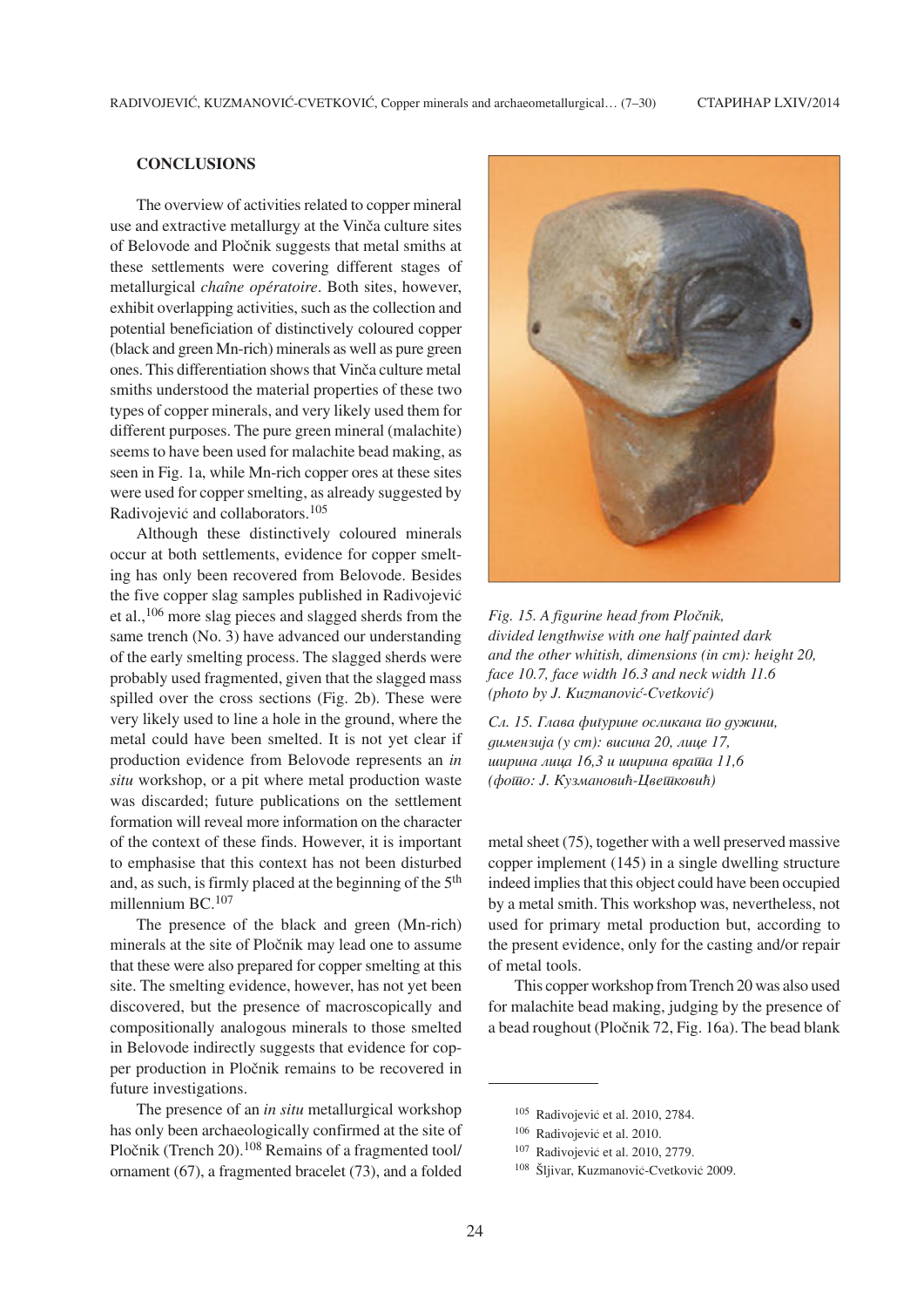

Fig. 16. All stages of malachite bead processing at the site of Pločnik: *a) Bead roughout (72); b) bead blank (54); c) whole bead (66)*

Сл. 16. Све фазе *ироцесуирања малахишних иерлица на локалишешу Плочник*: *a*) roughout – *jesīpo* (72); *b*) blank – недовршено (54); *c*) цела ūерлица (66)

(Pločnik 54, Fig. 16b) from another trench (No. 16) a few meters from the metal workshop in Trench 20, may suggest the presence of yet another bead making workshop. Significantly, the assumption on the presence of several workshop areas at the site of Pločnik does not exclude the possibility of their part-time use by Pločnik craftsmen. The concept of a specialised metallurgical workshop appears later in prehistory (e.g. Bronze Age), and earlier suggestions of specialised workshops need to be treated with caution until they are supported by a more detailed publication on site formation, which is currently beyond the scope of this paper.

The *chaîne opératoire* of copper mineral use and metallurgical activities at the sites of Belovode and Pločnik, despite the overlap in copper mineral selection, differs when it comes to production (which is identified in Belovode only) and consumption activities (detected in Pločnik only). Nonetheless, the suggestion of the potential existence of smelting activities in the site of Pločnik based on the presence of black and green minerals, as well as a few (insufficiently contextualised) metal artefacts from the catchment area of Belovode may prove this division on the production and consumption site as unsubstantiated in future investigations. Thus far, it appears that present materials from these two sites complement each other: the first step of the process, primary metal production, was conducted in Belovode, while the second, casting and finishing of metal artefacts, took place at the site of Pločnik. We still lack evidence of the (re)melting of primary produced copper, and a crucible that was most likely used during this particular process.

Evidence from the two different sites, however, can still help to reconstruct the Vinča culture metallurgy

*chaîne opératoire*. Although more nuanced discussions on this process remain to be published, this qualitative and macroscopic overview of the present evidence provides a good foundation for understanding the metal production process in the  $5<sup>th</sup>$  millennium BC Vinča culture.

Despite the fact that both Belovode and Pločnik were carefully excavated, information on their formation processes is not always clear, as already pointed out above. Since the majority of field documentation remains unpublished, relevant contexts for this study are limited to relative spits within individual trenches. This has provided only restricted information on the spatial distribution of metallurgical debris and its relation to the spatially closest settlement features. Importantly, most of these features originated from arbitrary units, where the relationships are obscured and not always straightforward. Thus, this paper focused on the material properties of a variety of excavated artefacts, attempting to point to important connections among them from this particular perspective, rather than to rely on a plan of distribution of small-sized trenches scattered across both Belovode and Pločnik.

Another problem in relation to the sites of Belovode and Pločnik arises with the lack of AMS data on specific contexts related to diverse metallurgical activities. Bori $\dot{c}^{109}$  made a detailed study on the relation of metallurgical activities and the newly available AMS data. Nevertheless, these dates are not sufficient for the fine separation of copper mineral use and pyrometallurgical processes in the Vinča culture settlements, nor

<sup>&</sup>lt;sup>109</sup> Borić 2009.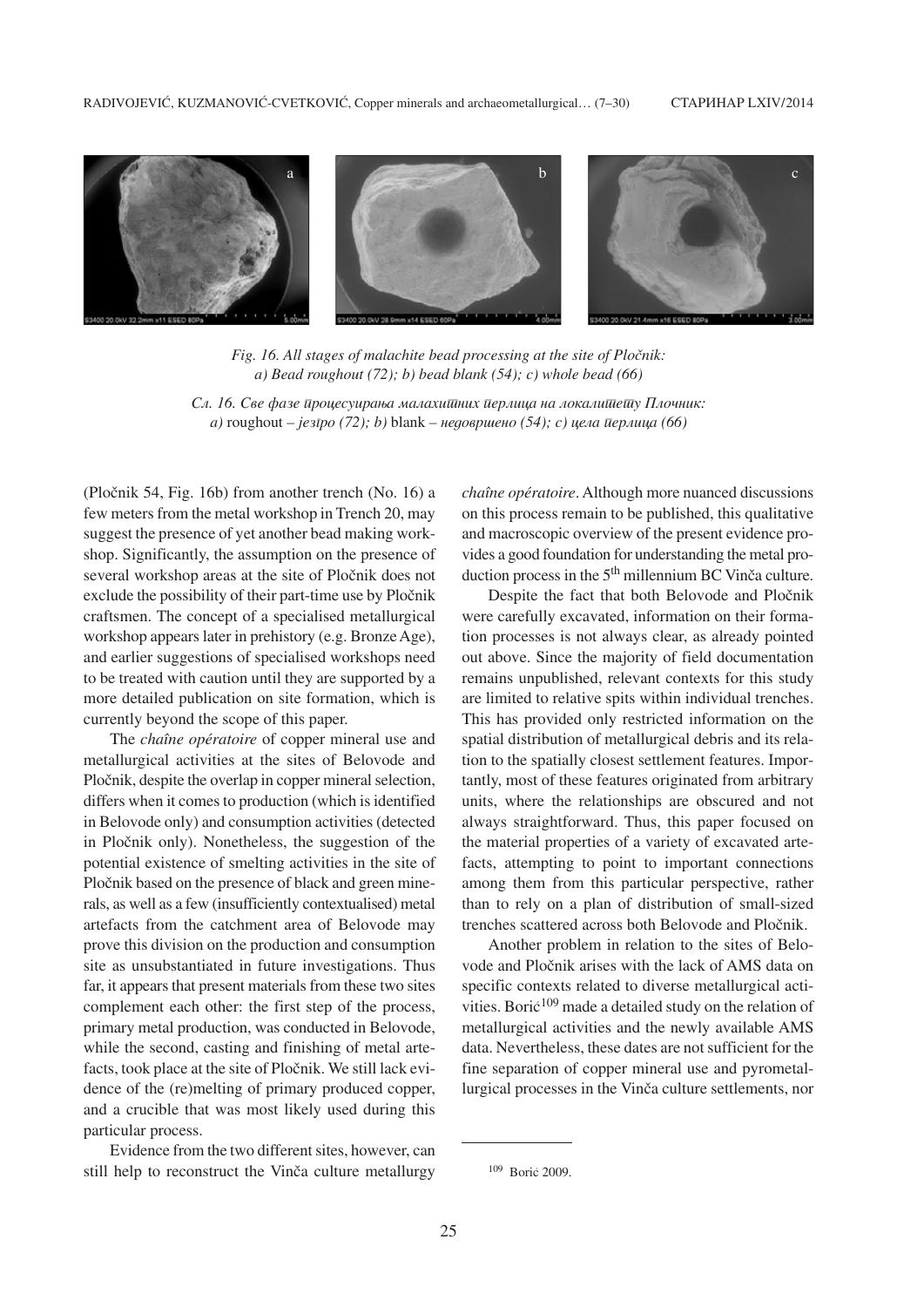do they provide direct dating evidence for the majority of metallurgy-related finds. Therefore, the temporal analysis of metallurgical activities here has been mainly dependant on the relative chronology, based on specific pottery forms and the conventional periodisation of the Vinča culture across the entire region. Such an approach, although not without errors, currently provides the only feasible resolution for the context of the majority of metallurgy-related samples presented here.

The relation of the Gradac Phase to the rise of metallurgy is undoubtedly crucial for our understanding of this process in the Vinča culture: the earliest stratigraphic evidence for copper smelting is discovered at the beginning of this phase. It is also contemporary with the intensified activities in Rudna Glava, as well as the earliest dated copper implement from Pločnik. The changes in material culture that follow this phase are a phenomenon common for the Balkans in general,<sup>110</sup> and require particular attention in interpreting the origins of metallurgy in this part of Eurasia in future discussions.

The introduction of metallurgy evidently influenced other aspects of material culture at the time. The most important association is, beyond doubt, pottery production, such as the appearance of black burnished ware, whose conjunction with the emergence of metallurgy has been discussed at length; $111$  nevertheless, not yet sufficiently studied. Avaluable observation comes from Belovode, where modelled applications on figurines resemble contemporaneous metal jewellery from sites situated along the lower Danube, and further towards the northern Black Sea coast.<sup>112</sup> This analogy highlights the importance of the Danubian communication route for the spread of metallurgy across the Balkans.

However, the main point of the contextual and qualitative survey of available artefacts in this overview is the diversity of metallurgical debris identified across the sites of Belovode and Pločnik. Various technological sequences, indicated by crushed minerals, fragments of installations, smelting slags, casting debris or final products, cover nearly a complete *chaîne opératoire* of metallurgy. This production chain comes across as sufficiently elaborate in the earliest known stage of pyrometallurgical activity in this part of the world, implying that it had probably developed a few generations earlier from the moment we spotted it in archaeological records. Also, the cultural transmission of this once precious skill seems to take place across two relatively distant settlements, implying close economic and potentially social connections among their inhabitants. The craftsmen from Belovode and Pločnik were, based on current evidence, covering different ends of the same metal making process, which strengthens the likelihood of their potential collaboration. The lead isotope match of Belovode slag samples with the Pločnik copper chisel (216) strengthens this assumption; $^{113}$  this will be explored in detail in future publications. Finally, the quantity and quality of collected and sampled materials is currently unprecedented in academic work, and provides an excellent case for studying the emergence, evolution and transmission of metallurgical skills within the Vinča culture, and across the Balkans.

#### **Acknowledgements**

This paper represents a part of M. Radivojević's PhD thesis, conducted at the UCL Institute of Archaeology and funded generously under the UK's EPSRC Dorothy Hodgkin Postgraduate Award Scheme, Freeport McMoRan Gold and Copper Foundation (via the Institute for Archaeo-Metallurgical Studies in London), Serbian Ministry of Culture and Fund for Young Talents, British Federation of Women Graduates, Soros Foundation, Prokuplje City Council and "Planinka" Kur šumlija. M. Radivojević is indebted to her supervisors Professors Th. Rehren, S. Shennan and E. Pernicka for their immense help during her research, as well as to B. Jovanović for encouragement. Both authors remain grateful to D. Šljivar for his kind help with the field documentation.

<sup>&</sup>lt;sup>110</sup> cf. Garašanin 1995.

<sup>111</sup> e.g. Renfrew 1969; Gimbutas 1976.

<sup>112</sup> See examples in: Dumitrescu 1961; Sergeev 1963.

<sup>&</sup>lt;sup>113</sup> Radivojević 2012.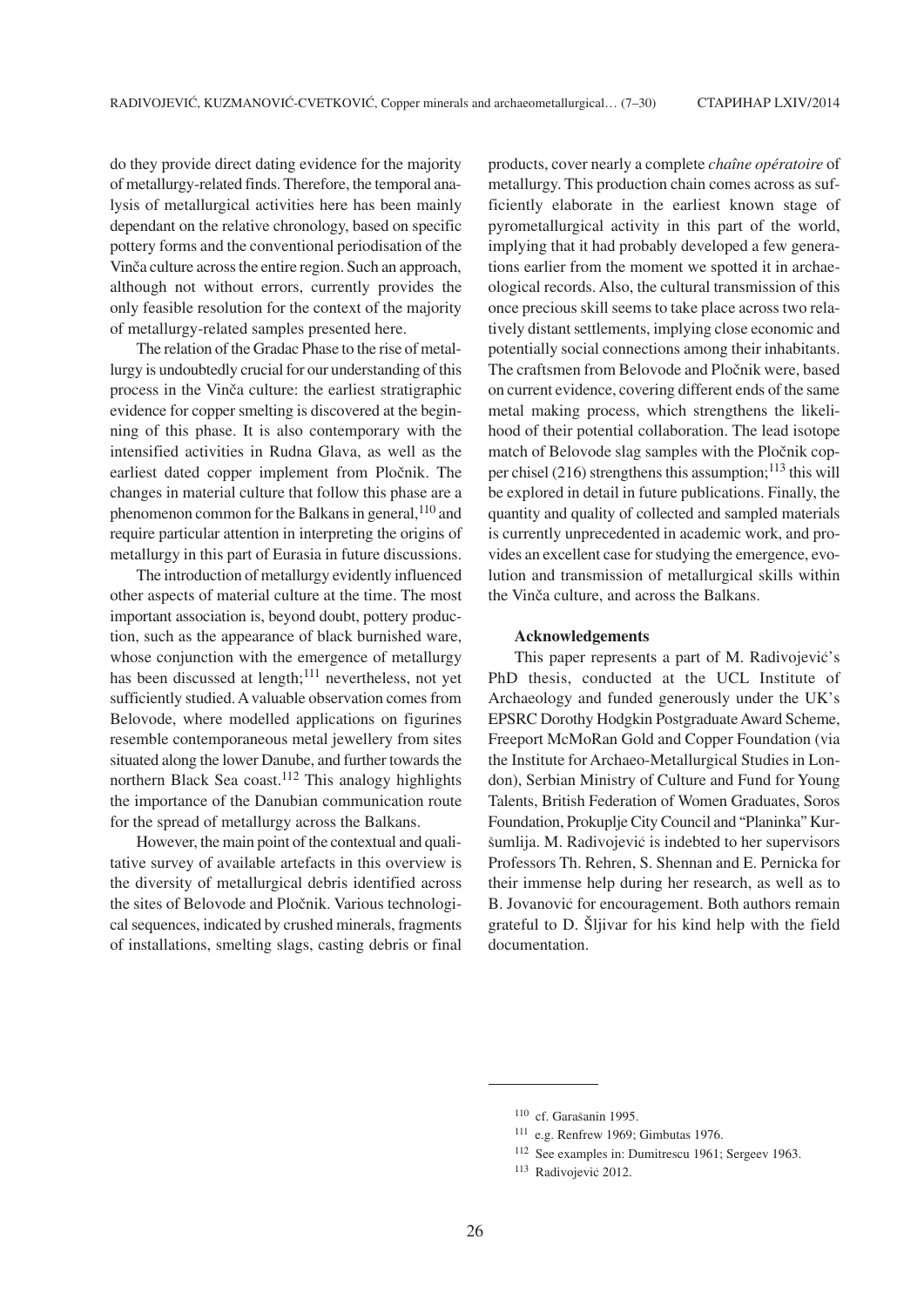### **BIBLIOGRAPHY:**

**Antonović 2002 – D. Antonović, Copper processing** in Vinča: new contributions to the thesis about metallurgical character of the Vinča culture, *Starinar LII*, 2002, 27–45.

**Antonović 2006** – D. Antonović, Malachite finds in the Vinča culture: evidence for early copper metallurgy in Serbia, *Metalurgija – Journal of Metallurgy* 12, 2006, 85–92.

**Arsenijević, Živković 1998** – M. Arsenijević, J.  $\dot{Z}$ ivković, Methodology and the results of statistical-typological analysis of pottery from the Vinča culture settlement of Belovode, near Petrovac-upon-Mlava, *Glasnik Srpskog Arheolo{kog Dru{tva* 14, 1998, 281–291.

**Bar-Yosef Mayer, Porat 2008** – D. E. Bar-Yosef Mayer, N. Porat, Green stone beads at the dawn of agriculture, *Proceedings of the National Academy of Sciences* 105, 2008, 8548–8551.

**Bogosavljević-Petrović 1995** – V. Bogosavljević-Petrović, Arheometalurški kompleksi na Kopaoniku, *Glasnik Srpskog Arheolo{kog Dru{tva* 10, 1995, 58–71.

Bogosavljević-Petrović, Tomović 1994 – V. Bogosavljević-Petrović, M. Tomović, Kasnoantički rudarsko-metalur{ki kompleks na zapadnom Kopaoniku, *Glasnik Srpskog Arheolo{kog Dru{tva* 9, 1994, 236–240.

Bogosavljević 1989 – V. Bogosavljević, Uvod u rudarsku arheologiju na Kopaoniku (oblici starog rudarstva i metalurgije), *Glasnik Srpskog Arheolo{kog Dru{tva* 9, 1989, 86–93.

**Bogosavljević et al. 1988** – V. Bogosavljević, D. Mrkobrad, D. Bogosavljević, Istraživanje srednjovekovnog rudarstva na zapadnom Kopaoniku (okolina Kiževaka), *Naša Prošlost* 3, 1988, 9–48.

**Borić 2009** – D. Borić, Absolute dating of metallurgical innovations in the Vinča culture of the Balkans, in: T. L. Kienlin, B. W. Roberts (eds.), *Metals and Societies. Studies in honour of Barbara S. Ottaway,* Verlag Dr. Rudolf Habelt GmbH, Bonn 2009, 191–245.

**Dumitrescu 1961** – H. Dumitrescu, Connections between the Cucuteni–Tripolie cultural complex and the neighbouring Eneolithic cultures in the light of the utilization of golden pendants, *Dacia* 5, 1961, 69–93.

**Gara{anin 1951** – M. Gara{anin, *Hronologija vin- ~anske grupe,* Ljubljana 1951.

**Gara{anin 1973** – M. Gara{anin, *Praistorija na tlu Srbije,* Beograd 1973.

Garašanin 1995 – M. Garašanin, Die Gradac-Stufe der Vinča-Gruppe und der Beginn des Aeneolithikums, *Dacia* 38–39, 1995, 9–17.

**Gimbutas 1976** – M. Gimbutas, *Neolithic Macedonia as Reflected by Excavations at Anza,* Los Angeles 1976.

**Gläser 1996** – R. Gläser, Zur absoluten Datierung der Vinča-Kultur anhand von C-Daten, in: Drasovean, F. (ed.), *The Vinča culture, Its Role and Cultural Connections,* Timisoara 1966, 141–162.

**Grbi} 1929** – M. Grbi}, *Plo~nik, eine Prähistorische Ansiedlung aus der Kupferzeit,* Belgrade 1929.

**Jacanović, Šljivar 1995** – D. Jacanović, D. Šljivar, Rezultati arheoloških istraživanje neolitskog naselja Konjušica u Viteževu, *Glasnik Srpskog Arheološkog Dru{tva* 10, 1995, 181–185.

**Jacanović, Šliivar 2003 – D. Jacanović, D. Šliivar,** Preliminarni izveštaj sa arheološkog istraživanja od 1998 do 2002, Veliko Laole, Belovode, *Viminacium* 13–14, 2003, 297–302.

Jovanović 1982 – B. Jovanović, *Rudna Glava, najstarije rudarstvo bakra na centralnom Balkanu,* Beograd, Bor 1982.

**Jovanović 1994** – B. Jovanović, Gradac Phase in the relative chronology of the late Vinča culture, *Starinar* XLIII–XLIV, 1994, 1–12.

**Jović 1996** – V. Jović, Mineralogical study of malachite and azurite from the Belovode locality (Veliko Laole), *Préhistorie Européene* 8, 1996, 191–196.

**Krajnović, Janković 1995 – D. Krajnović, S. Jan**ković, Copper mineralisation as potential raw material source of ancient copper metallurgy in Serbia, in: Jovanović, B. (ed.) *Ancient Mining and Metallurgy in Southeast Europe*, Donji Milanovac, Belgrade, Bor 1995, 21–28.

**Kuzmanovi}-Cvetkovi} 1998** – *Prokuplje, grad sv. Prokopija,* Prokuplje 1998.

**Kuzmanović-Cvetković, Šljivar 1998 – J. Kuzma**nović-Cvetković, D. Šljivar, Die Göttin aus Pločnik, *Starinar* XLIX, 1998, 173–178.

**Lankton et al. 2003** – J. W. Lankton, J. Diamanti, J. M. Kenoyer, *A Bead Timeline: A Resource for Identification, Classification and Dating,* Washington D.C. 2003.

**Milojčić 1949** – V. Milojčić, *Chronologie der Jüngeren Steinzeit Mittel- und Südosteuropas,* Berlin 1949.

**Mrkobrad 1989** – D. Mrkobrad, Istraživanje rudarske topionice u Donjoj Zaplanini, *Glasnik Dru{tva Konzervatora Srbije* 13*,* 1989, 91–92.

**Mrkobrad et al. 1989** – D. Mrkobrad, V. Bogosavljević, D. Bogosavljević, Prilog istraživanju kopaoničkog rudarstva, *Glasnik Dru{tva Konzervatora Srbije* 13, 1989, 93–95.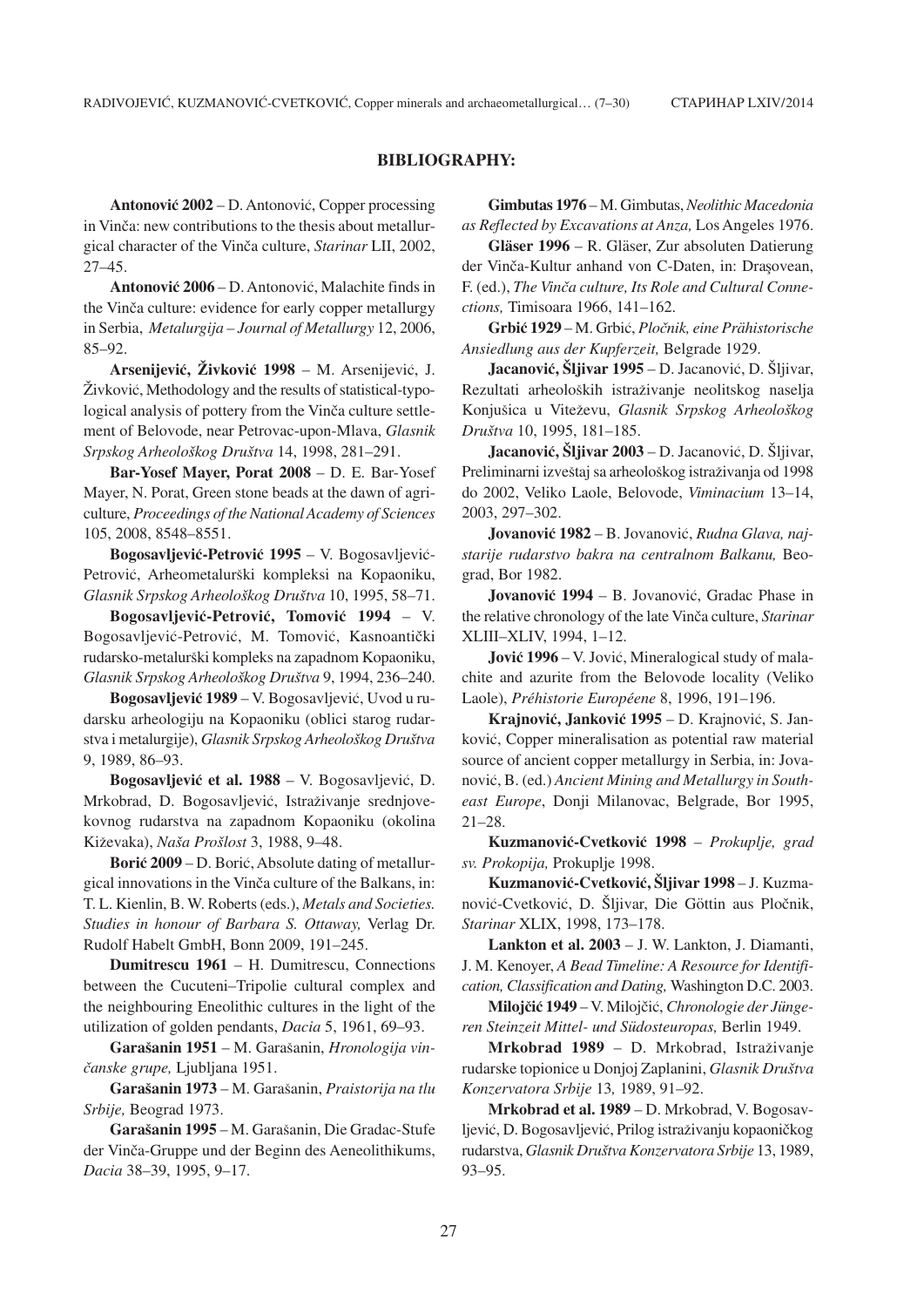**Ottaway 2001** – B. S. Ottaway, Innovation, production and specialisation in early prehistoric copper metallurgy, *European Journal of Archaeology* 4, 2001, 87–112.

**Ottaway, Roberts 2008** – B. S. Ottaway, B. Roberts, The emergence of metalworking, in: Jones, A. (ed.) *Prehistoric Europe: Theory and Practice,* Chichester 2008, 193–225.

**Pernicka et al. 1997** – E. Pernicka, F. Begemann, S. Schmitt-Strecker, H. Todorova, I. Kuleff, Prehistoric copper in Bulgaria. Its composition and provenance, *Eurasia Antiqua* 3, 1997, 41–180.

**Radivojević 2006** – M. Radivojević, A contribution to the typology and distribution of hammer axes of Pločnik type in southeast Europe, *Journal of Serbian Archaeological Society* 22, 2006, 211–224.

**Radivojević 2007 – M. Radivojević, Evidence for** early copper smelting in Belovode, a Vinča culture settlement in Eastern Serbia, *Unpublished MSc Thesis,* UCL Institute of Archaeology, London 2007.

**Radivojević 2012** – M. Radivojević, On the Origins of Metallurgy in Europe: Metal Production in the Vinča Culture. *Unpublished PhD Thesis*, UCL Institute of Archaeology, London 2012.

**Radivojević et al. 2013 – M. Radivojević, Th.** Rehren, J. Kuzmanović-Cvetković, M. Jovanović, J. P. Northover, Tainted ores and the rise of tin bronze metallurgy, c. 6500 years ago, *Antiquity* 87, 2013, 1030–1045.

**Radivojević et al. 2010 – M. Radivojević, Th.** Rehren, E. Pernicka, D. Šljivar, M. Brauns, D. Borić, Origins of extractive metallurgy: new evidence from Europe, *Journal of Archaeological Science* 37, 2010, 2775–2787.

**Rehren 2003** – Th. Rehren, Crucibles as reaction vessels in ancient metallurgy, in P. T. Craddock & J. Lang (eds.) *Mining and Metal Production Through the Ages,* London 2003, 207–215.

**Renfrew 1969** – C. Renfrew, The autonomy of the south-east European Copper Age, *Proceedings of the Prehistoric Society* 35, 1969, 12–47.

**Roux 2003** – V. Roux, A dynamic systems framework for studying technological change: application to the emergence of the potter's wheel in the southern Levant, *Journal of Archaeological Method and Theory* 10, 1969, 1–30.

**Schier 1996** – W. Schier, The relative and absolute chronology of Vinča: new evidence from the type site, in: Drasovean, F. (ed.) *The Vinča Culture, its Role and Cultural Connections, Timisoara 1996, 141–162.* 

**Schier 2000** – W. Schier, Measuring change: the Neolithic pottery sequence of Vinča-Belo Brdo, *Documenta Praehistorica* 27, 2000, 187–197.

**Sergeev 1963** – G. P. Sergeev, Rannetripolskii klad u s. Karbuna. *Sovetskaja arheologija* 1, 1963, 135–151.

**Šliivar 1996.** – D. Šliivar, The Eastern settlement of the Vinča culture at Pločnik: a relationship of its stratigraphy to the hoards of copper objects, *Starinar* XLVII, 1996, 85–98.

**Šljivar 1999 – D. Šljivar, Pločnik, Naselje vinčan**ske kulture i problem najranije metalurgije bakra, in: Marinkovi}, D. (ed.) *Prokuplje u Praistoriji, Antici i Srednjem veku,* Prokuplje 1999, 31–44.

 $\tilde{\textbf{S}}$ ljivar 2006 – D.  $\tilde{\textbf{S}}$ ljivar, The earliest copper metallurgy in the Balkans, *Metalurgija-Journal of Metallurgy* 12, 2006, 93–104.

**Šljivar, Jacanović 1996a – D. Šljivar, D. Jacanović,** Veliko Laole–Belovode, the settlement of the culture of Vinča, *Journal of Serbian Archaeological Society* 12, 1996, 55–60.

**Šliivar, Jacanović, 1996b** – D. Šliivar, D. Jacanović, Veliko Laole, Belovode – Vinča culture settlement in northeastern Serbia, *Préhistorie Européene* 8, 1996, 175–188.

**Šljivar, Jacanović 1997 – D. Šljivar, D. Jacanović,** Veliko Laole – Belovode, the settlement of the Vinča culture, *Journal of Serbian Archaeological Society* 13, 1997, 115–125.

**Šljivar et al.**  $2006 - D$ **. Šljivar, D. Jacanović, J.** Kuzmanović-Cvetković, New contributions regarding the copper metallurgy in the Vinča culture, in: Tasić, N. and Grozdanov, C. (eds.) *Homage to Milutin Garašanin*, Belgrade 2006, 251–266.

**Šljivar, Kuzmanović-Cvetković, 1997 – D. Šljivar,** J. Kuzmanović-Cvetković, Pločnik near Prokuplje, the Vinča culture settlement, *Journal of the Serbian Archaeological Society* 13, 1997, Beograd, 103–113.

**Šljivar, Kuzmanović-Cvetković 1998a – D. Šlji**var, J. Kuzmanović-Cvetković, Najstarija metalurgija bakra na Pločniku kod Prokuplja, naselju vinčanske kulture, *Arheometalurgija* 6*,* Beograd 1998, 1–18.

**Šljivar, Kuzmanović-Cvetković, 1998b – D. Šlji**var, J. Kuzmanović-Cvetković, Pločnik near Prokuplje, excavation in 1997, *Journal of the Serbian Archaeological Society* 14, 1998, Beograd, 79–85.

**Šljivar, Kuzmanović-Cvetković 2009 – D. Šljivar,** J. Kuzmanović-Cvetković, Pločnik, archaeology and conservation, *Diana* 13*,* 2009*,* 56–61.

**Šljivar et al. 2012 – D. Šljivar, J. Kuzmanović-**Cvetković, J. Živković, Belovode, Pločnik: on copper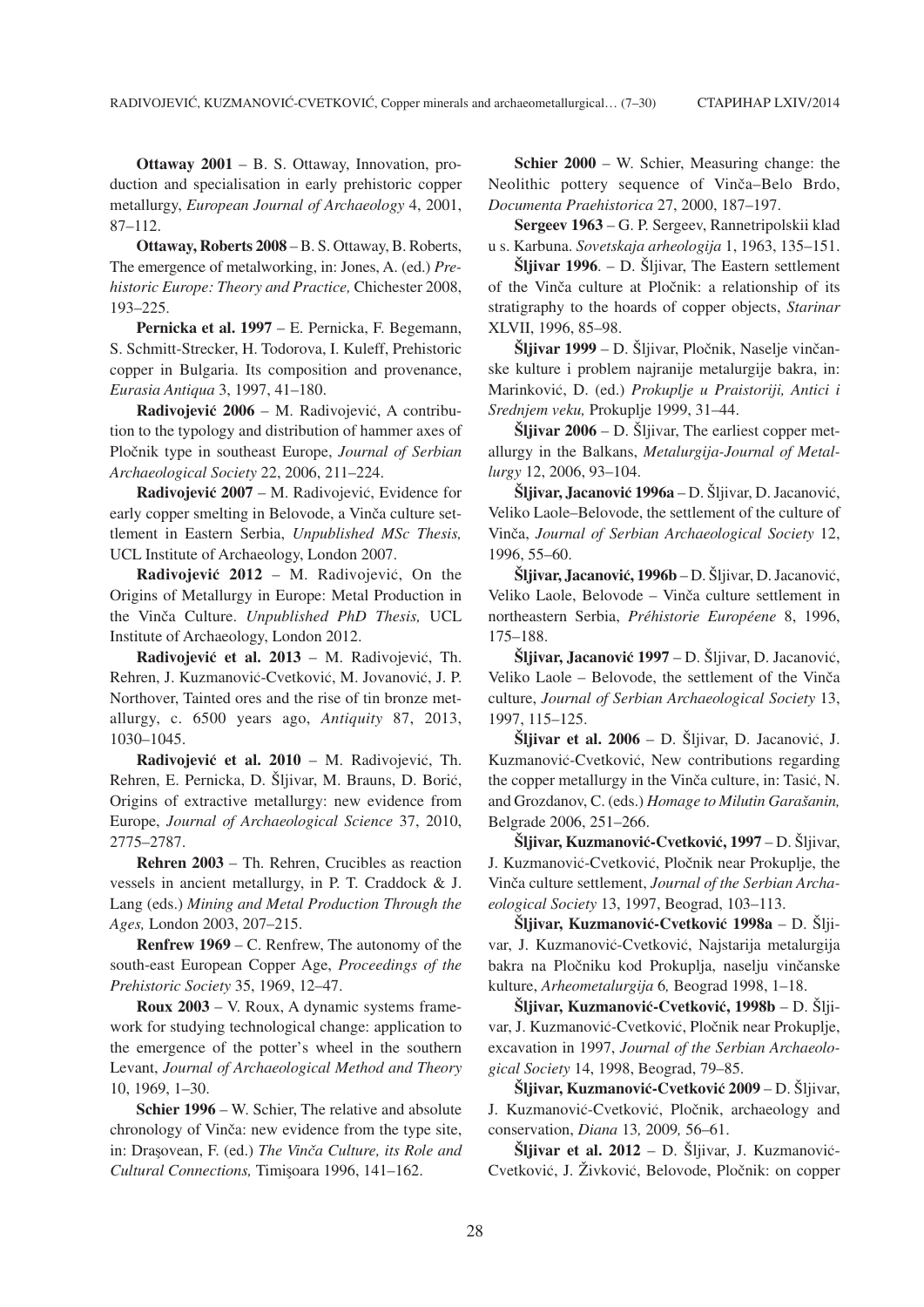metallurgy in the Vinča culture, *Zbornik Narodnog Muzeja* 20, 2012, 27–46.

**Stalio 1960 – B. Stalio, Pločnik–Prokuplje – naselje,** *Arheolo{ki pregled* 2, 1960, 33–36.

Stalio 1962 – B. Stalio, Pločnik, Prokuplje – naselje vinčanske grupe, *Arheološki pregled* 4, 1962, 19–25.

**Stalio 1964 – B. Stalio, Novi metalni nalaz iz Ploč**nika kod Prokuplja, *Zbornik Narodnog Muzeja* 4, 1962, 35–41.

**Stalio 1973 – B. Stalio, Četvrti nalaz bakarnog i** kamenog oru|a sa Plo~nika kod Prokuplja, *Zbornik Narodnog Muzeja* 7, 1973, 157–161.

Tasić 2008 – N. Tasić, Nemi svedoci jednog vremena: figuralna umetnost Vinče, in: Nikolić, D. (ed.) *Sto godina istra`ivanja arheolo{kog lokaliteta Vin~a–Belo Brdo,* Belgrade 2008, 139–163.

**Резиме:** МИЉАНА РАДИВОЈЕВИЋ, УКЛ Археолошки институт, Лондон и Балканолошки институт Српске академије наука и уметности, Београд ЈУЛКА КУЗМАНОВИЋ-ЦВЕТКОВИЋ, Народни музеј Топлице, Прокупље

# **MINERALI BAKRA I ARHEOMETALUR[KI MATERIJALI**  СА ВИНЧАНСКИХ ЛОКАЛИТЕТА БЕЛОВОЛЕ И ПЛОЧНИК: **ПРЕГЛЕД МАТЕРИЈАЛА И НОВИ ПОДАЦИ**

*К*ључне речи. – металургија, винчанска култура, Беловоде, Плочник, бакар, згура.

Беловоде и Плочник, локалитети винчанске културе који се налазе у источној и јужној Србији, већ леценијама привлаче пажњу широке академске јавности због открића јединствених налаза који потврђују постојање металуршке активности у овој култури. Ови налази датирају са почетка 5. миленијума пре н.е., што их чини тренутно најстаријим познатим доказима прераде метала у свету, који уједно и оживљавају теорију о независном настанку металургије на Балкану. Са новим подацима се наметнула потреба да се сачини преглед доступних информација о начину производње метала и о технолошким изборима винчанских ковача током тог процеса. Аутори су саставили квалитативан преглед ископаног материјала који је у вези са употребом бакарних минерала и са археометалуршким активностима на ова два локалитета. За ову прилику је направљен преглед материјала који је већ публикован, али и оног чије су анализе скоро завршене у склопу докторске тезе примарног аутора (укупно 48 анализираних узорака). Сав материјал је подељен у три главне категорије: археолошки минерали, остаци (иримарне) ироизводње мета*la i izrada i obrada gotovih metalnih artefakata,* koji заједно чине ланац металуршке производње.

Резултати студије указују на присуство разноврсних налаза који се заједноуклапају у један скоро комплетан металуршки ланац операција. Овај ланац почиње одабиром бакарних минерала и њиховом припремом (уситњавање) за процес топљења. Приметили смо да су винчански металурзи знали да разликују материјалне квалитете двеју врста бакарних минерала: једне којој припадају чисто зелени минерали, који су се користили за прављење малахитних перлица,  $\mu$  друге, којој припадају црно-зелени, тј. богати манганом, и за који је претходна студија већ показала да су топљени како би се добио метал. Ова друга врста минерала је названа рудама, за разлику од прве, коју и даље називамо минералима, а разликујемо их по температурном третману. Обе врсте минерала нађене су на оба локалитета. Остаци производње метала су нађени само на Беловодама и то највише у једној сонди, бр. 3 која је изнедрила укупно 8 налаза бакарних згура и 4 налаза керамике са залепљеном згуром (такође од топљења бакра). За ове анализе је већ потврђено да припадају примарној продукцији метала. Исти закључак важи и за велики комал згуре из сонле бр. 9 на Беловолама, за који су анализе показале да има значајну концентрацију олова. Иако на локалитету Плочник нису пронађени остаци производње метала, присуство зелено-црних руда бакра богатих манганом, које су се на Беловодама топиле, указују на могућност да ће можда сличан доказ бити пронађен и на Плочнику у будућим истраживањима. Оно чега на Беловодама нема јесу готови производи од бакра, који су пронађени у значајном броју на локалитету Плочник. Радионица из сонде 20 садржала је узорке савијеног лима, фрагментованих алатки или накита, као и готове металне алатке, што указује да се у њој највероватније обрађивао метал. Овај метал је примарно произведен негде другде, пошто су изотопске анализе показале па се згуре са Беловода и бакарно длето са Плочника слажу по месту порекла руде бакра од које су направљени. Радионица у сонди 20 на Плочнику такође је изнедрила незавршене